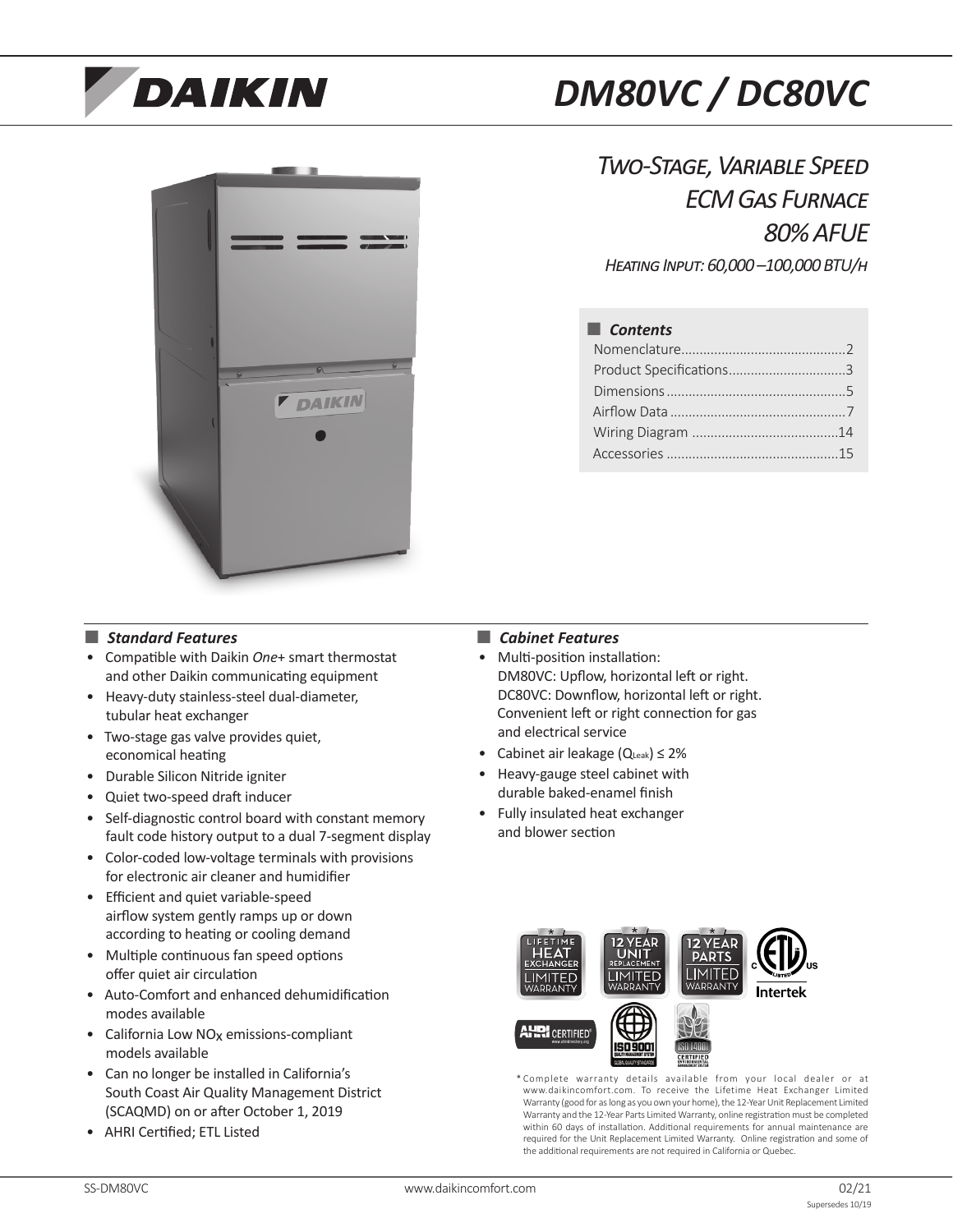|                                      | D            | M                | 80                        | $\mathbf v$ | C | 060   | 3  | B  | X  | $\ast$ | $\ast$ |                                              |
|--------------------------------------|--------------|------------------|---------------------------|-------------|---|-------|----|----|----|--------|--------|----------------------------------------------|
|                                      | $\mathbf{1}$ | $\overline{2}$   | 3,4                       | 5           | 6 | 7,8,9 | 10 | 11 | 12 | 13     | 14     |                                              |
| <b>Brand</b>                         |              |                  |                           |             |   |       |    |    |    |        |        | <b>Minor Revision</b>                        |
| D - Daikin Brand                     |              |                  |                           |             |   |       |    |    |    |        |        | A - Initial Release                          |
|                                      |              |                  |                           |             |   |       |    |    |    |        |        | B - 1st Revision                             |
| Configuration                        |              |                  |                           |             |   |       |    |    |    |        |        |                                              |
| M - Upflow/Horizontal                |              |                  |                           |             |   |       |    |    |    |        |        | <b>Major Revision</b>                        |
| C - Downflow/Horizontal              |              |                  |                           |             |   |       |    |    |    |        |        | A - Initial Release                          |
| D - Dedicated Downflow               |              |                  |                           |             |   |       |    |    |    |        |        | B - 1st Revision                             |
|                                      |              |                  |                           |             |   |       |    |    |    |        |        |                                              |
| <b>AFUE</b>                          |              |                  |                           |             |   |       |    |    |    |        |        | <b>NO<sub>x</sub></b>                        |
| 97-97-98% AFUE                       |              | 92 - 92% AFUE    |                           |             |   |       |    |    |    |        |        | N -Natural Gas                               |
| 96-96% AFUE                          |              | 80 - 80% AFUE    |                           |             |   |       |    |    |    |        |        | X - Low NOx                                  |
|                                      |              |                  |                           |             |   |       |    |    |    |        |        |                                              |
| <b>Gas Valve</b>                     |              |                  |                           |             |   |       |    |    |    |        |        | <b>Cabinet Width</b>                         |
| M - Modulating                       |              |                  | H - Convertible Two-Stage |             |   |       |    |    |    |        |        | $A - 14"$<br>$C - 21"$                       |
| V - Two Stage                        |              | S - Single Stage |                           |             |   |       |    |    |    |        |        | $B - 17\frac{1}{2}$ " D - 24 $\frac{1}{2}$ " |
|                                      |              |                  |                           |             |   |       |    |    |    |        |        |                                              |
| Motor                                |              |                  |                           |             |   |       |    |    |    |        |        |                                              |
| C Variable Speed ECM / Communicating |              |                  |                           |             |   |       |    |    |    |        |        | <b>Maximum CFM</b>                           |
| E - Multi-Speed ECM                  |              |                  | S - Multi-Speed PSC       |             |   |       |    |    |    |        |        | 2 - 800 CFM                                  |
|                                      |              |                  |                           |             |   |       |    |    |    |        |        | 3 - 1200 CFM                                 |
| MBTU/h                               |              |                  |                           |             |   |       |    |    |    |        |        | 4 - 1600 CFM                                 |
| 040 - 40,000 BTU/h                   |              |                  | 100 - 100,000 BTU/h       |             |   |       |    |    |    |        |        | 5 - 2000 CFM                                 |
| 060 - 60,000 BTU/h                   |              |                  | 120 - 120,000 BTU/h       |             |   |       |    |    |    |        |        |                                              |
|                                      |              |                  | 140 - 140,000 BTU/h       |             |   |       |    |    |    |        |        |                                              |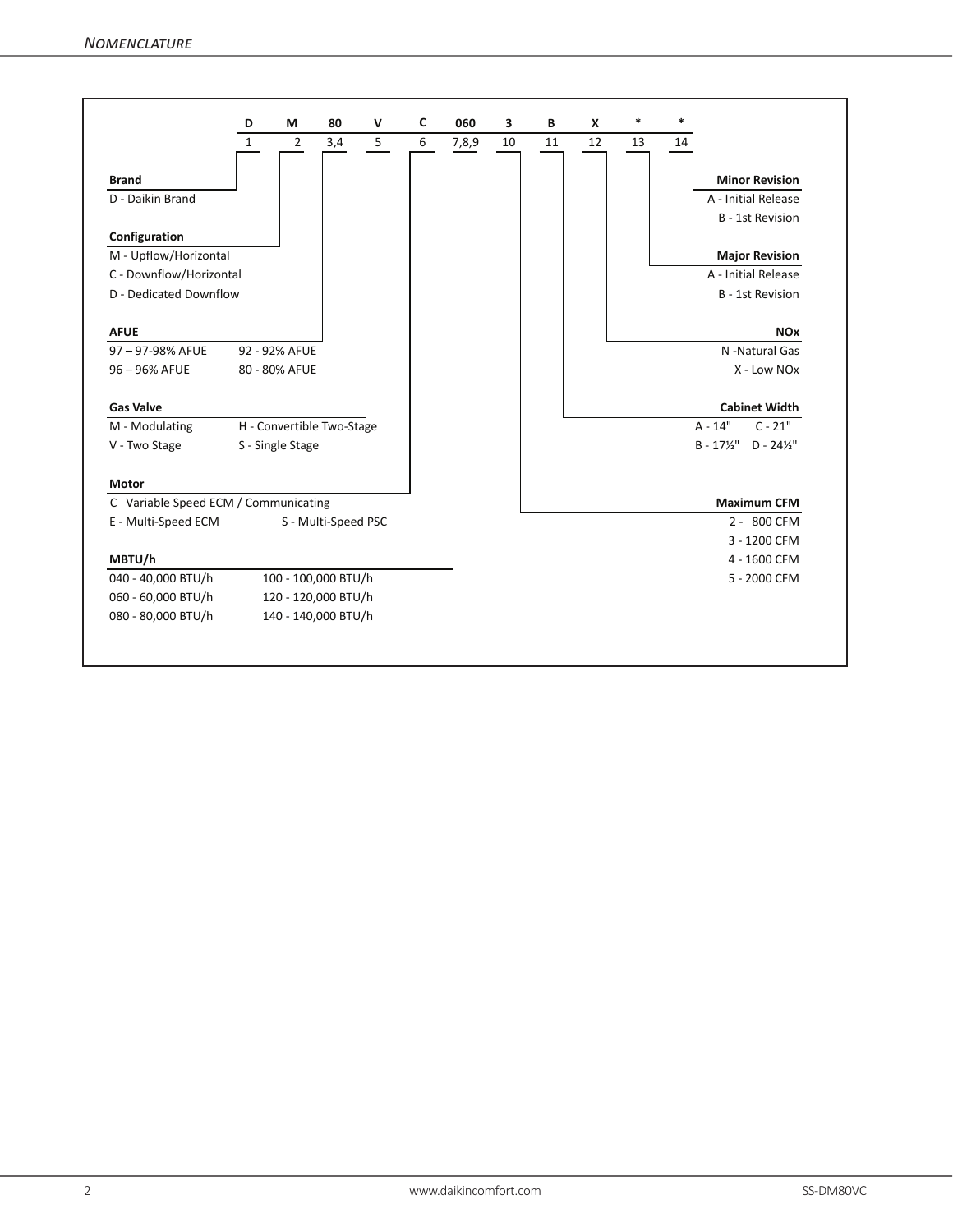|                                               | <b>DM80VC</b><br>0603B*A | DM80VC<br>0604B*A | DM80VC<br>0803B*A | DM80VC<br>0804C*A | DM80VC<br>0805C*A  | DM80VC<br>0805D*A  | <b>DM80VC</b><br>1005C*A                                                                    |
|-----------------------------------------------|--------------------------|-------------------|-------------------|-------------------|--------------------|--------------------|---------------------------------------------------------------------------------------------|
| <b>HEATING CAPACITY</b>                       |                          |                   |                   |                   |                    |                    |                                                                                             |
| High Fire Input (BTU/h) <sup>1</sup>          | 60,000                   | 60,000            | 80,000            | 80,000            | 80,000             | 80,000             | 100,000                                                                                     |
| High Fire Output (BTU/h) <sup>1</sup> (below) |                          |                   |                   |                   |                    |                    |                                                                                             |
| Natural Gas                                   | 48,000                   | 48,000            | 64,000            | 64,000            | 64,000             | 64,000             | 80.000                                                                                      |
| LP Gas                                        | 48,000                   | 48,000            | 64,000            | 64,000            | 64,000             | 64,000             | 80,000                                                                                      |
| Low Fire Input $(BTU/h)^1$                    | 42,000                   | 42,000            | 56,000            | 56,000            | 56,000             | 56,000             | 70,000                                                                                      |
| Low Fire Output (BTU/h)1 (below)              |                          |                   |                   |                   |                    |                    |                                                                                             |
| Natural Gas                                   | 33.600                   | 33.600            | 44.800            | 44.800            | 44.800             | 44.800             | 56.000                                                                                      |
| LP Gas                                        | 33.600                   | 33.600            | 44.800            | 44.800            | 44.800             | 44.800             | 56.000                                                                                      |
| AFUE <sup>2</sup>                             | 80                       | 80                | 80                | 80                | 80                 | 80                 | 80                                                                                          |
| Available AC @ 0.5" ESP                       | $1.5 - 3.0$              | $1.5 - 4.0$       | $1.5 - 3.0$       | $3.0 - 4.0$       | $2.0 - 5.0$        | $2.5 - 5.0$        | $2.0 - 5.0$                                                                                 |
| Temperature Rise Range (°F)                   |                          |                   |                   |                   |                    |                    | 15-45 / 15-45 20-50 / 20-50 30-60 / 35-65 25-55 / 20-50 20-50 / 20-50 / 30-60 25-55 / 25-55 |
| <b>CIRCULATOR BLOWER</b>                      |                          |                   |                   |                   |                    |                    |                                                                                             |
| Size $(D \times W)$                           | $10'' \times 8''$        | $10'' \times 8''$ | $10'' \times 8''$ | $11" \times 10"$  | $10'' \times 10''$ | $11" \times 10"$   | $10'' \times 10''$                                                                          |
| Horsepower - RPM                              | $\frac{3}{4}$            | $\frac{3}{4}$     | 1/2               | 1/2               | $\frac{3}{4}$      | 3/4                | $\frac{3}{4}$                                                                               |
| Speed                                         | Variable                 | Variable          | Variable          | Variable          | Variable           | Variable           | Variable                                                                                    |
| Vent Diameter <sup>3</sup>                    | 4"                       | 4"                | 4"                | 4"                | 4"                 | $4^{\prime\prime}$ | $4^{\prime\prime}$                                                                          |
| No. of Burners                                | 3                        | 3                 | 4                 | $\overline{4}$    | 4                  | 4                  | $\overline{4}$                                                                              |
| <b>ELECTRICAL DATA</b>                        |                          |                   |                   |                   |                    |                    |                                                                                             |
| Min. Circuit Ampacity <sup>4</sup>            | 7.75                     | 10.6              | 7.75              | 7.75              | 10.6               | 10.6               | 10.6                                                                                        |
| Max. Overcurrent Device (amps) <sup>5</sup>   | 15                       | 15                | 15                | 15                | 15                 | 15                 | 15                                                                                          |
| <b>SHIP WEIGHT (LBS)</b>                      | 105                      | 107               | 110               | 118               | 121                | 129                | 124                                                                                         |

1 Natural Gas BTU/h; for altitudes above from 0' to 4,500' above sea level, reduce input rating 4% for each 1,000' above 4,500' altitude. Low-fire rate is 70% of high-fire rate.

² DOE AFUE based upon Isolated Combustion System (ICS)

<sup>3</sup> Minimum Circuit Ampacity = (1.25 x Circulator Blower Amps) + ID Blower amps. Wire size should be determined in accordance with National Electrical Codes. Extensive wire runs will require larger wire sizes.

⁴ Maximum Overcurrent Protection Device refers to maximum recommended fuse or circuit breaker size. May use fuses or HACR-type circuit breakers of the same size as noted.

#### **Notes**

- All furnaces are manufactured for use on 115 VAC, 60 Hz, single-phase electrical supply.
- Gas Service Connection ½" FPT
- Important: Size fuses and wires properly and make electrical connections in accordance with the National Electrical Code and/or all existing local codes.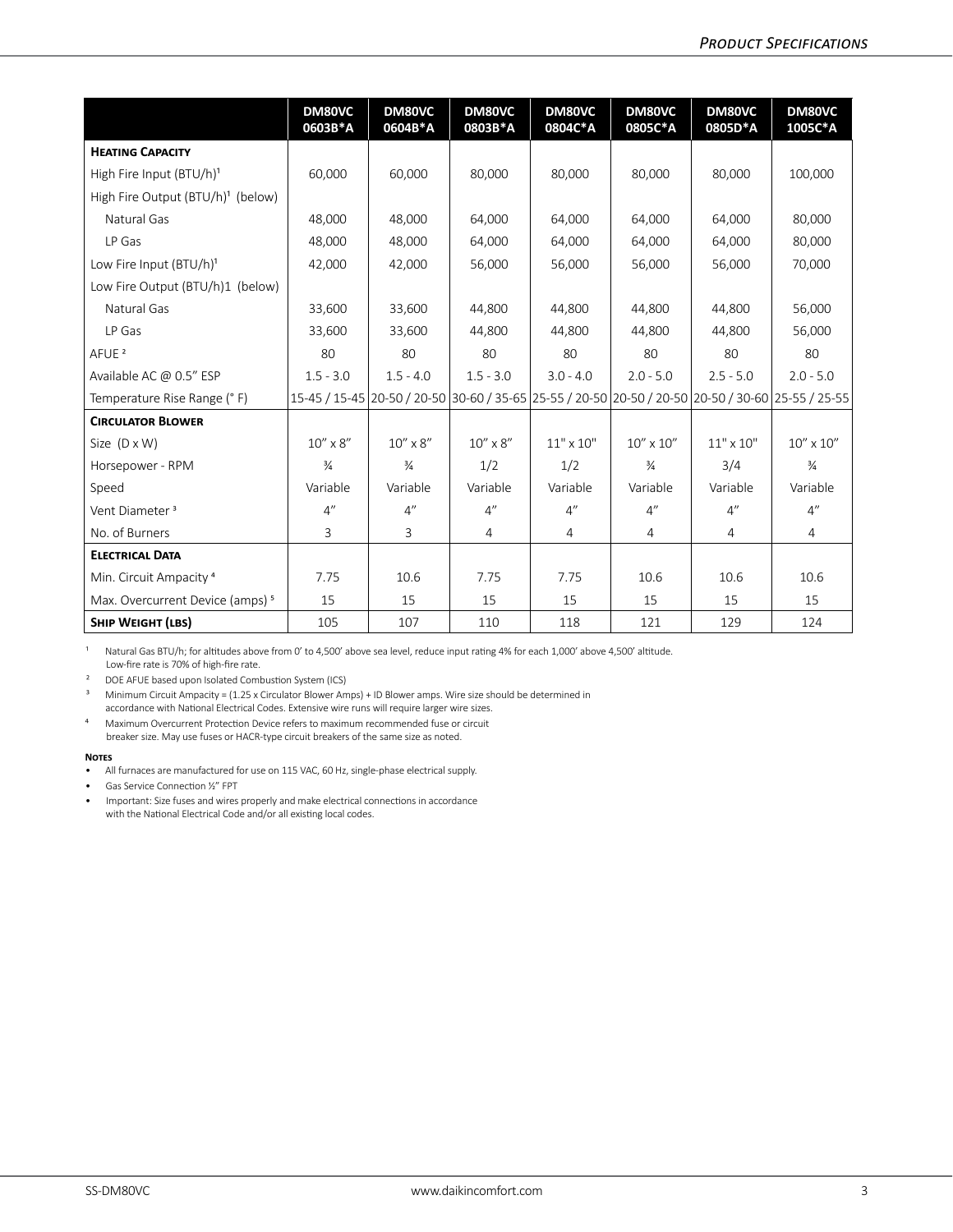|                                               | DC80VC<br>0603BXA | DC80VC<br>0803BXA | DC80VC<br>0805CXA  | DC80VC<br>1005CXA |
|-----------------------------------------------|-------------------|-------------------|--------------------|-------------------|
| <b>HEATING CAPACITY</b>                       |                   |                   |                    |                   |
| High Fire Input (BTU/h) <sup>1</sup>          | 60,000            | 80,000            | 80,000             | 100,000           |
| High Fire Output (BTU/h) <sup>1</sup> (below) |                   |                   |                    |                   |
| Natural Gas                                   | 48,000            | 64,000            | 64,000             | 80,000            |
| LP Gas                                        | 48,000            | 64,000            | 64,000             | 80,000            |
| Low Fire Input (BTU/h) <sup>1</sup>           | 42,000            | 56,000            | 56,000             | 70,000            |
| Low Fire Output (BTU/h)1 (below)              |                   |                   |                    |                   |
| Natural Gas                                   | 33,600            | 44,800            | 44,800             | 56,000            |
| LP Gas                                        | 33,600            | 44,800            | 44,800             | 56,000            |
| AFUE <sup>2</sup>                             | 80                | 80                | 80                 | 80                |
| Available AC @ 0.5" ESP                       | $1.5 - 3.0$       | $1.5 - 3.0$       | $2.0 - 5.0$        | $2.0 - 5.0$       |
| Temperature Rise Range (°F)                   | 25-55 / 40-70     | 30-60 / 30-60     | 25-55 / 30-60      | 20-50 / 25-55     |
| <b>CIRCULATOR BLOWER</b>                      |                   |                   |                    |                   |
| Size $(D \times W)$                           | $10'' \times 8''$ | $10'' \times 8''$ | $10'' \times 10''$ | $10" \times 10"$  |
| Horsepower - RPM                              | $\frac{3}{4}$     | $\frac{1}{2}$     | $\frac{3}{4}$      | $\frac{3}{4}$     |
| Speed                                         | Variable          | Variable          | Variable           | Variable          |
| Vent Diameter <sup>3</sup>                    | 4"                | 4"                | 4"                 | 4"                |
| No. of Burners                                | 3                 | $\overline{4}$    | $\overline{4}$     | 5                 |
| <b>ELECTRICAL DATA</b>                        |                   |                   |                    |                   |
| Min. Circuit Ampacity <sup>4</sup>            | 7.75              | 7.75              | 10.6               | 10.6              |
| Max. Overcurrent Device (amps) <sup>5</sup>   | 15                | 15                | 15                 | 15                |
| <b>SHIP WEIGHT (LBS)</b>                      | 105               | 109               | 125                | 129               |

1 Natural Gas BTU/h; for altitudes above from 0' to 4,500' above sea level, reduce input rating 4% for each 1,000' above 4,500' altitude. Low-fire rate is 70% of high-fire rate.

² DOE AFUE based upon Isolated Combustion System (ICS)

³ Minimum Circuit Ampacity = (1.25 x Circulator Blower Amps) + ID Blower amps. Wire size should be determined in accordance with National Electrical Codes.

Extensive wire runs will require larger wire sizes.

⁴ Maximum Overcurrent Protection Device refers to maximum recommended fuse or circuit breaker size. May use fuses or HACR-type circuit breakers of the same size as noted.

#### **Notes**

- All furnaces are manufactured for use on 115 VAC, 60 Hz, single-phase electrical supply.
- Gas Service Connection ½" FPT
- Important: Size fuses and wires properly and make electrical connections in accordance with the National Electrical Code and/or all existing local codes.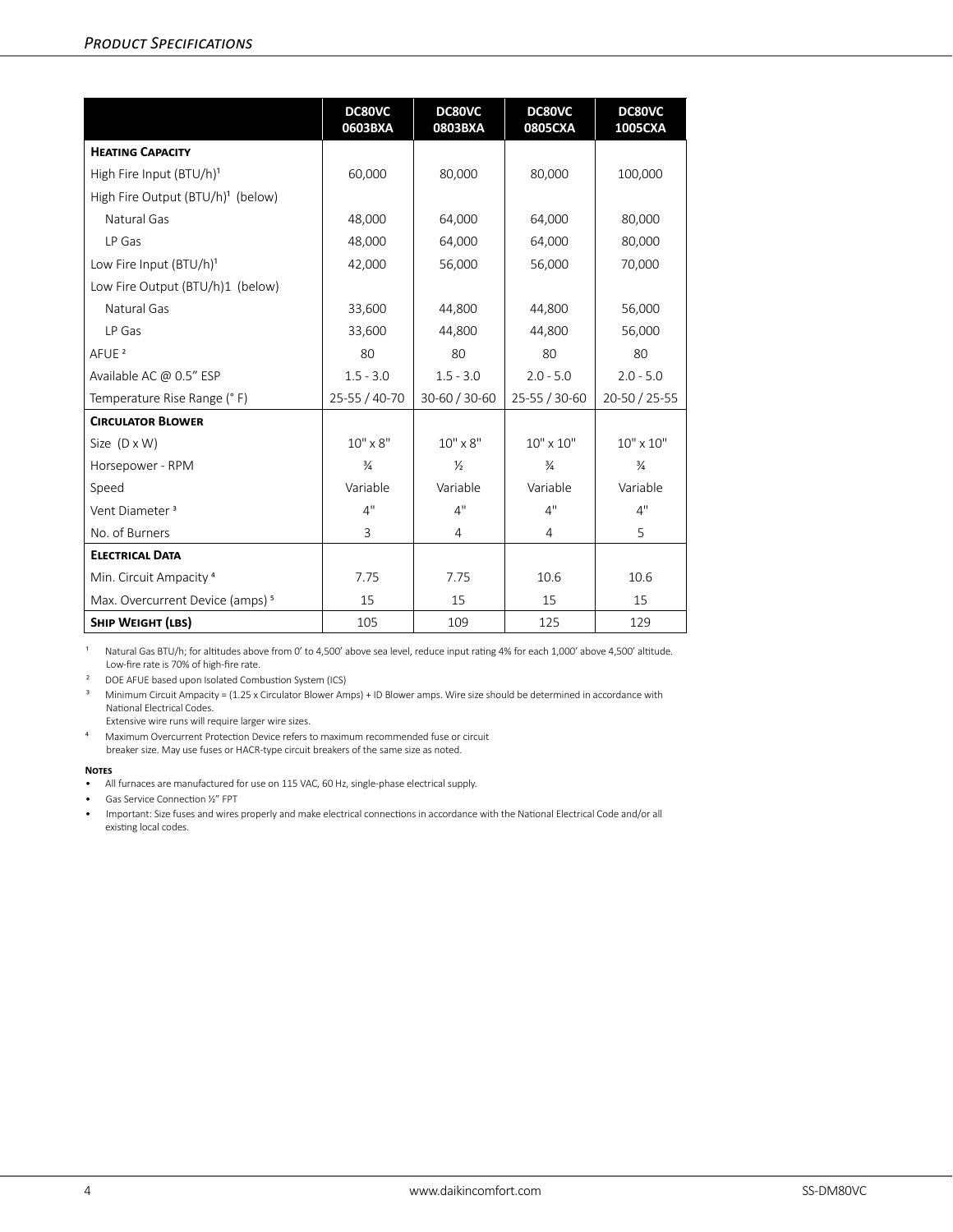

|               |                   | <b>DIMENSIONS</b> |          |                   | <b>WIDTHS</b>     |
|---------------|-------------------|-------------------|----------|-------------------|-------------------|
| <b>MODEL</b>  | W                 | D                 | н        | A                 | В                 |
| DM80VC0603B*A | $17\frac{1}{2}$   | 28"               | $33\%$ " | $17\frac{1}{2}$   | 16"               |
| DM80VC0604B*A | $17\frac{1}{2}$   | 28"               | $33\%$ " | $17\frac{1}{2}$   | 16"               |
| DM80VC0803B*A | $17\frac{1}{2}$   | 28"               | $33\%$ " | $17\frac{1}{2}$   | 16"               |
| DM80VC0804C*A | 21"               | 28"               | $33\%$ " | 21"               | $19\frac{1}{2}$   |
| DM80VC0805C*A | 21"               | 28"               | $33\%$ " | 21"               | $19\frac{1}{2}$ " |
| DM80VC1005C*A | 21"               | 28"               | $33\%$ " | 21"               | $19\%$ "          |
| DM80VC1005D*A | $24\frac{1}{2}$ " | 28"               | $33\%$ " | $24\frac{1}{2}$ " | 23"               |

# *Minimum Clearances to Combustible Materials*

| <b>SIDES</b> | <b>REAR</b> | FRONT <sup>1</sup> | VENT <sup>2</sup> |   | <b>TOP</b> |
|--------------|-------------|--------------------|-------------------|---|------------|
|              |             |                    | <b>SW</b>         | B |            |
|              |             |                    | ס                 |   |            |

Approved for line contact in the horizontal position.

<sup>1</sup> 24" clearance for serviceability recommended.

<sup>2</sup> Single Wall Vent (SW) to be used only as a connector. Refer to the venting tables outlined in the Installation Manual for additional venting requirements.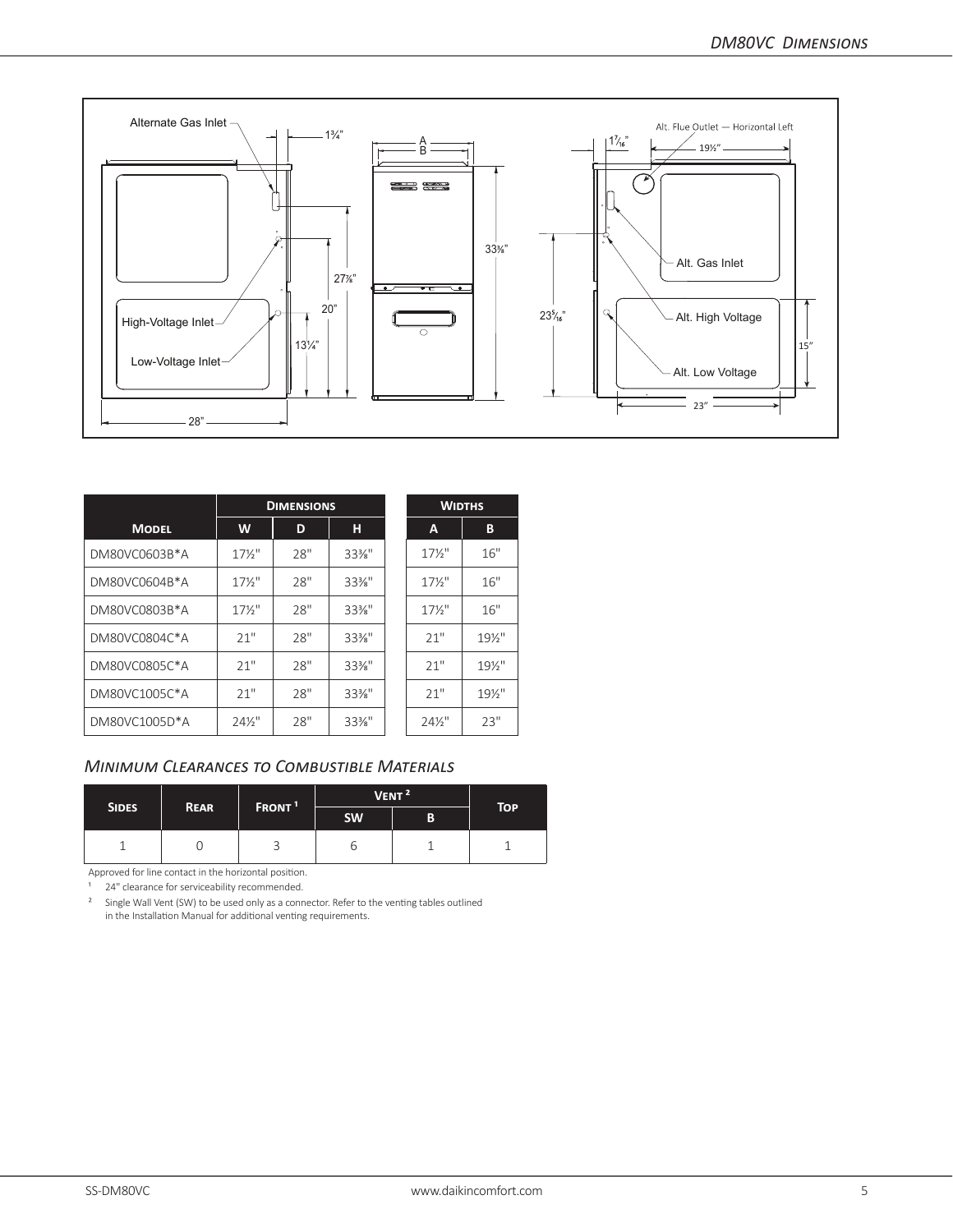

|               |                 | <b>DIMENSIONS</b> |      |                 | <b>WIDTHS</b> |
|---------------|-----------------|-------------------|------|-----------------|---------------|
| <b>MODEL</b>  | W               | D                 | н    | A               | В             |
| DC80VC0603BXA | $17\frac{1}{2}$ | 28"               | 33%" | $17\frac{1}{2}$ | 16"           |
| DC80VC0803BXA | $17\frac{1}{2}$ | 28"               | 33%" | $17\frac{1}{2}$ | 16"           |
| DC80VC0805CXA | 21"             | 28"               | 33%" | 21"             | 19½"          |
| DC80VC1005CXA | 21"             | 28"               | 33%" | 21"             | 191/2"        |

# *Minimum Clearances to Combustible Materials*

|              | <b>REAR</b> | <b>FRONT</b> | <b>BOTTOM</b> | <b>VENT</b> | <b>TOP</b> |  |
|--------------|-------------|--------------|---------------|-------------|------------|--|
| <b>SIDES</b> |             |              |               | <b>SW</b>   | B          |  |
|              | ັ           | ◡            | ◡             | ь           |            |  |

C = If placed on combustible floor, the floor MUST be wood ONLY.

#### **Notes:**

- For servicing or cleaning, a 24" front clearance is recommended.
- Unit connections (electrical, flue, and drain) may necessitate greater clearances than the minimum clearances listed above.
- In all cases, accessibility clearance must take precedence over clearances from the enclosure where accessibility clearances are greater.
- Refer to the appropriate USA and Canadian codes: In the USA: the National Fuel Gas Code NFPA 54 / ANSI Z223.1 In Canada: the Canada National Standard of Canada, CAN/CSA B149.1 and CAN/CSA B142.2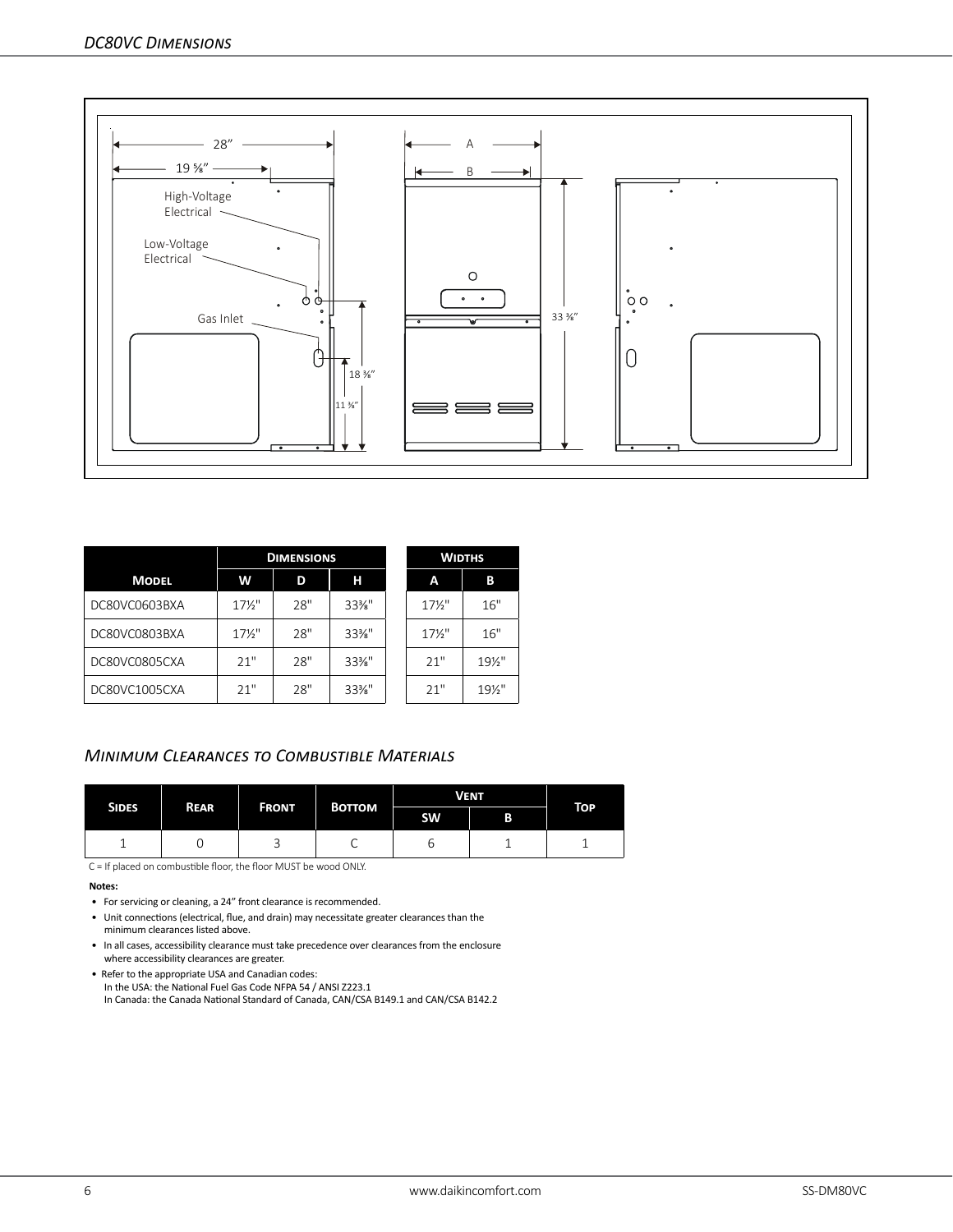#### **DM80VC0603B\*A\* Cooling Speeds (@ .1" - .8" w.c. ESP)**

| TAP                         | <b>ADJUST</b>   | <b>HIGH-STAGE</b><br><b>CFM</b> | <b>LOW-STAGE</b><br><b>CFM</b> |
|-----------------------------|-----------------|---------------------------------|--------------------------------|
|                             | Minus 10%       | 628                             | 421                            |
|                             | Minus 5%        | 663                             | 445                            |
| Α                           | Normal          | 698                             | 468                            |
|                             | Plus 5%         | 732                             | 491                            |
|                             | <b>Plus 10%</b> | 768                             | 515                            |
|                             | Minus 10%       | 762                             | 525                            |
|                             | Minus 5%        | 804                             | 555                            |
| B                           | Normal          | 847                             | 584                            |
|                             | Plus 5%         | 889                             | 613                            |
|                             | <b>Plus 10%</b> | 932                             | 642                            |
|                             | Minus 10%       | 930                             | 664                            |
|                             | Minus 5%        | 982                             | 701                            |
| Ċ<br>Normal<br>738<br>1,034 |                 |                                 |                                |
|                             | Plus 5%         | 1,086                           | 775                            |
|                             | <b>Plus 10%</b> | 1,137                           | 812                            |
|                             | Minus 10%       | 1,128                           | 785                            |
|                             | Minus 5%        | 1,190                           | 828                            |
| D                           | Normal          | 1,253                           | 872                            |
|                             | Plus 5%         | 1,316                           | 915                            |
|                             | <b>Plus 10%</b> | 1,378                           | 959                            |

#### **DM80VC0603B\*A\* Heating Speeds (@ .1" - .5" w.c. ESP; Rise Range: 15° - 45°F)**

| <b>ADJUST</b>   | <b>HIGH-STAGE</b><br><b>CFM</b> | <b>LOW-STAGE</b><br><b>CFM</b> | <b>TAP</b>   | <b>ADJUST</b>   | <b>HIGH-STAGE</b><br><b>CFM</b> | <b>LOW-STAGE</b><br><b>CFM</b> |  |
|-----------------|---------------------------------|--------------------------------|--------------|-----------------|---------------------------------|--------------------------------|--|
| Minus 10%       | 628                             | 421                            |              | Minus 10%       | 911                             | 662                            |  |
| Minus 5%        | 663                             | 445                            |              | Minus 5%        | 961                             | 698                            |  |
| Normal          | 698                             | 468                            | Α            | Normal          | 1,012                           | 735                            |  |
| Plus 5%         | 732                             | 491                            |              | Plus 5%         | 1,063                           | 772                            |  |
| <b>Plus 10%</b> | 768                             | 515                            |              | <b>Plus 10%</b> | 1,113                           | 809                            |  |
| Minus 10%       | 762                             | 525                            |              | Minus 10%       | 988                             | 724                            |  |
| Minus 5%        | 804                             | 555                            |              | Minus 5%        | 1,043                           | 764                            |  |
| Normal          | 847                             | 584                            | B            | Normal          | 1,098                           | 804                            |  |
| Plus 5%         | 889                             | 613                            |              | Plus 5%         | 1,153                           | 844                            |  |
| <b>Plus 10%</b> | 932                             | 642                            |              | <b>Plus 10%</b> | 1,208                           | 884                            |  |
| Minus 10%       | 930                             | 664                            |              | Minus 10%       | 1,081                           | 787                            |  |
| Minus 5%        | 982                             | 701                            |              | Minus 5%        | 1,141                           | 830                            |  |
| Normal          | 1,034                           | 738                            | $\mathsf{C}$ | Normal          | 1,201                           | 874                            |  |
| Plus 5%         | 1,086                           | 775                            |              | Plus 5%         | 1,261                           | 918                            |  |
| <b>Plus 10%</b> | 1,137                           | 812                            |              | <b>Plus 10%</b> | 1,321                           | 961                            |  |
| Minus 10%       | 1,128                           | 785                            |              | Minus 10%       | 1,179                           | 841                            |  |
| Minus 5%        | 1,190                           | 828                            |              | Minus 5%        | 1,245                           | 887                            |  |
| Normal          | 1,253                           | 872                            | D            | Normal          | 1,310                           | 934                            |  |
| Plus 5%         | 1,316                           | 915                            |              | Plus 5%         | 1,376                           | 981                            |  |
| <b>Plus 10%</b> | 1,378                           | 959                            |              | <b>Plus 10%</b> | 1,441                           | 1,027                          |  |

#### **DM80VC0604B\*A\* Cooling Speeds (@ .1" - .8" w.c. ESP)**

| <b>TAP</b> | <b>ADJUST</b>   | <b>HIGH-STAGE</b><br><b>CFM</b> | <b>LOW-STAGE</b><br><b>CFM</b> |
|------------|-----------------|---------------------------------|--------------------------------|
|            | Minus 10%       | 540                             | 351                            |
|            | Minus 5%        | 570                             | 371                            |
| A          | Normal          | 600                             | 390                            |
|            | Plus 5%         | 630                             | 410                            |
|            | <b>Plus 10%</b> | 660                             | 429                            |
|            | Minus 10%       | 720                             | 468                            |
|            | Minus 5%        | 760                             | 494                            |
| B          | Normal          | 800                             | 520                            |
|            | Plus 5%         | 840                             | 546                            |
|            | <b>Plus 10%</b> | 880                             | 572                            |
|            | Minus 10%       | 990                             | 644                            |
|            | Minus 5%        | 1,045                           | 679                            |
| C          | Normal          | 1,100                           | 715                            |
|            | Plus 5%         | 1,155                           | 751                            |
|            | <b>Plus 10%</b> | 1,210                           | 787                            |
|            | Minus 10%       | 1,260                           | 819                            |
|            | Minus 5%        | 1,330                           | 865                            |
| D          | Normal          | 1,400                           | 910                            |
|            | Plus 5%         | 1,470                           | 956                            |
|            | <b>Plus 10%</b> | 1,540                           | 1,001                          |

#### **DM80VC0604B\*A\* Heating Speeds (@ .1" - .5" w.c. ESP; Rise Range: 20° - 50°F)**

| <b>ADJUST</b>   | <b>HIGH-STAGE</b><br><b>CFM</b> | <b>LOW-STAGE</b><br><b>CFM</b> | <b>TAP</b>  | <b>ADJUST</b>   | <b>HIGH-STAGE</b><br><b>CFM</b> | <b>LOW-STAGE</b><br><b>CFM</b> |  |
|-----------------|---------------------------------|--------------------------------|-------------|-----------------|---------------------------------|--------------------------------|--|
| Minus 10%       | 540                             | 351                            |             | Minus 10%       | 1,125                           | 788                            |  |
| Minus 5%        | 570                             | 371                            |             | Minus 5%        | 1,188                           | 831                            |  |
| Normal          | 600                             | 390                            | Α           | Normal          | 1,250                           | 875                            |  |
| Plus 5%         | 630                             | 410                            |             | Plus 5%         | 1,313                           | 919                            |  |
| <b>Plus 10%</b> | 660                             | 429                            |             | <b>Plus 10%</b> | 1,375                           | 963                            |  |
| Minus 10%       | 720                             | 468                            |             | Minus 10%       | 1,215                           | 851                            |  |
| Minus 5%        | 760                             | 494                            |             | Minus 5%        | 1,283                           | 898                            |  |
| Normal          | 800                             | 520                            | B           | Normal          | 1,350                           | 945                            |  |
| Plus 5%         | 840                             | 546                            |             | Plus 5%         | 1,418                           | 992                            |  |
| <b>Plus 10%</b> | 880                             | 572                            |             | <b>Plus 10%</b> | 1,485                           | 1,040                          |  |
| Minus 10%       | 990                             | 644                            |             | Minus 10%       | 1,305                           | 914                            |  |
| Minus 5%        | 1,045                           | 679                            |             | Minus 5%        | 1,378                           | 964                            |  |
| Normal          | 1,100                           | 715                            | $\mathsf C$ | Normal          | 1,450                           | 1,015                          |  |
| Plus 5%         | 1,155                           | 751                            |             | Plus 5%         | 1,523                           | 1,066                          |  |
| <b>Plus 10%</b> | 1,210                           | 787                            |             | <b>Plus 10%</b> | 1,595                           | 1,117                          |  |
| Minus 10%       | 1,260                           | 819                            |             | Minus 10%       | 1,395                           | 977                            |  |
| Minus 5%        | 1,330                           | 865                            |             | Minus 5%        | 1,473                           | 1,031                          |  |
| Normal          | 1,400                           | 910                            | D           | Normal          | 1,550                           | 1,085                          |  |
| Plus 5%         | 1,470                           | 956                            |             | Plus 5%         | 1,628                           | 1,139                          |  |
| <b>Plus 10%</b> | 1,540                           | 1,001                          |             | <b>Plus 10%</b> | 1,705                           | 1,194                          |  |

See Notes on page 10.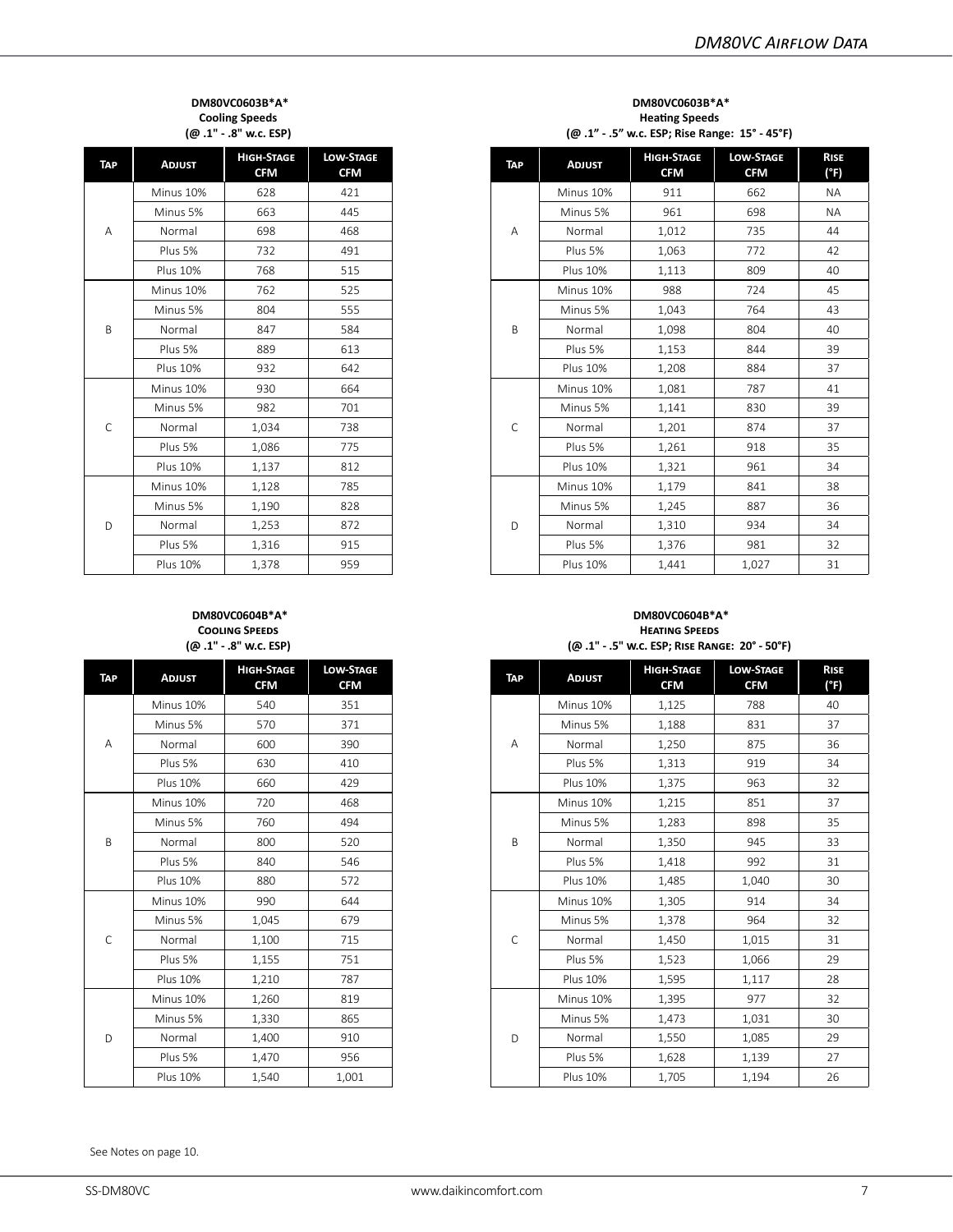#### **DM80VC0803B\*A\* Cooling Speeds (@ .1" - .8" w.c. ESP)**

| <b>TAP</b> | <b>ADJUST</b>   | <b>HIGH-STAGE</b><br><b>CFM</b> | <b>LOW-STAGE</b><br><b>CFM</b> |
|------------|-----------------|---------------------------------|--------------------------------|
|            | Minus 10%       | 657                             | 419                            |
|            | Minus 5%        | 694                             | 442                            |
| А          | Normal          | 730                             | 465                            |
|            | Plus 5%         | 767                             | 488                            |
|            | <b>Plus 10%</b> | 803                             | 512                            |
|            | Minus 10%       | 790                             | 526                            |
|            | Minus 5%        | 834                             | 555                            |
| B          | Normal          | 878                             | 584                            |
|            | Plus 5%         | 922                             | 613                            |
|            | Plus 10%        | 966                             | 642                            |
|            | Minus 10%       | 950                             | 702                            |
|            | Minus 5%        | 1,003                           | 741                            |
| C          | Normal          | 1,056                           | 780                            |
|            | Plus 5%         | 1,109                           | 819                            |
|            | <b>Plus 10%</b> | 1,162                           | 858                            |
|            | Minus 10%       | 1,102                           | 832                            |
|            | Minus 5%        | 1,163                           | 878                            |
| D          | Normal          | 1,224                           | 924                            |
|            | Plus 5%         | 1,285                           | 970                            |
|            | <b>Plus 10%</b> | 1.346                           | 1.016                          |

#### **DM80VC0804C\*A\* Cooling Speeds (@ .1" - .8" w.c. ESP)**

| TAP | <b>ADJUST</b>   | <b>HIGH-STAGE</b><br><b>CFM</b> | <b>LOW-STAGE</b><br><b>CFM</b> |
|-----|-----------------|---------------------------------|--------------------------------|
|     | Minus 10%       | 771                             | 529                            |
|     | Minus 5%        | 814                             | 559                            |
| Α   | Normal          | 857                             | 588                            |
|     | Plus 5%         | 900                             | 617                            |
|     | Plus 10%        | 943                             | 647                            |
|     | Minus 10%       | 946                             | 668                            |
|     | Minus 5%        | 998                             | 705                            |
| B   | Normal          | 1,051                           | 742                            |
|     | Plus 5%         | 1,104                           | 779                            |
|     | Plus 10%        | 1,156                           | 816                            |
|     | Minus 10%       | 1,156                           | 790                            |
|     | Minus 5%        | 1,220                           | 834                            |
| C   | Normal          | 1,284                           | 878                            |
|     | Plus 5%         | 1,348                           | 922                            |
|     | Plus 10%        | 1,412                           | 966                            |
|     | Minus 10%       | 1,454                           | 944                            |
|     | Minus 5%        | 1,535                           | 997                            |
| D   | Normal          | 1,616                           | 1,049                          |
|     | Plus 5%         | 1,697                           | 1,101                          |
|     | <b>Plus 10%</b> | 1,778                           | 1,154                          |

#### **DM80VC0803B\*A\* Heating Speeds (@ .1" - .5" w.c. ESP; Rise Range 30°F - 60°F)**

|     | <b>HIGH-STAGE</b><br><b>CFM</b> | <b>LOW-STAGE</b><br><b>CFM</b> | TAP          | <b>ADJUST</b>   | <b>HIGH-STAGE</b><br><b>CFM</b> | <b>LOW-STAGE</b><br><b>CFM</b> | <b>RISE</b><br>(°F) |
|-----|---------------------------------|--------------------------------|--------------|-----------------|---------------------------------|--------------------------------|---------------------|
| 657 |                                 | 419                            |              | Minus 10%       | 911                             | 662                            | <b>NA</b>           |
| 694 |                                 | 442                            |              | Minus 5%        | 961                             | 698                            | <b>NA</b>           |
| 730 |                                 | 465                            | Α            | Normal          | 1,012                           | 735                            | 59                  |
|     | 767                             | 488                            |              | Plus 5%         | 1,063                           | 772                            | 56                  |
|     | 803                             | 512                            |              | Plus 10%        | 1,113                           | 809                            | 53                  |
|     | 790                             | 526                            |              | Minus 10%       | 988                             | 724                            | 60                  |
|     | 834                             | 555                            |              | Minus 5%        | 1,043                           | 764                            | 57                  |
|     | 878                             | 584                            | B            | Normal          | 1,098                           | 804                            | 54                  |
|     | 922                             | 613                            |              | Plus 5%         | 1,153                           | 844                            | 51                  |
|     | 966                             | 642                            |              | Plus 10%        | 1,208                           | 884                            | 49                  |
|     | 950                             | 702                            |              | Minus 10%       | 1,081                           | 787                            | 55                  |
|     | 1,003                           | 741                            |              | Minus 5%        | 1.141                           | 830                            | 52                  |
|     | 1,056                           | 780                            | $\mathsf{C}$ | Normal          | 1,201                           | 874                            | 49                  |
|     | 1,109                           | 819                            |              | Plus 5%         | 1,261                           | 918                            | 47                  |
|     | 1,162                           | 858                            |              | <b>Plus 10%</b> | 1,321                           | 961                            | 45                  |
|     | 1,102                           | 832                            |              | Minus 10%       | 1,179                           | 841                            | 50                  |
|     | 1,163                           | 878                            |              | Minus 5%        | 1,245                           | 887                            | 48                  |
|     | 1,224                           | 924                            | D            | Normal          | 1,310                           | 934                            | 45                  |
|     | 1,285                           | 970                            |              | Plus 5%         | 1,376                           | 981                            | 43                  |
|     | 1,346                           | 1,016                          |              | <b>Plus 10%</b> | 1,441                           | 1,027                          | 41                  |

#### **DM80VC0804C\*A\* Heating Speeds (@ .1" - .5" w.c. ESP; Rise Range: 25°F - 55°F)**

| <b>ADJUST</b>   | <b>HIGH-STAGE</b><br><b>CFM</b> | <b>LOW-STAGE</b><br><b>CFM</b> | <b>TAP</b>   | <b>ADJUST</b>   | <b>HIGH-STAGE</b><br><b>CFM</b> | <b>LOW-STAGE</b><br><b>CFM</b> | <b>RISE</b><br>(°F) |
|-----------------|---------------------------------|--------------------------------|--------------|-----------------|---------------------------------|--------------------------------|---------------------|
| Minus 10%       | 771                             | 529                            |              | Minus 10%       | 1,111                           | 817                            | 53                  |
| Minus 5%        | 814                             | 559                            |              | Minus 5%        | 1,172                           | 863                            | 51                  |
| Normal          | 857                             | 588                            | A            | Normal          | 1,234                           | 908                            | 48                  |
| Plus 5%         | 900                             | 617                            |              | Plus 5%         | 1,296                           | 953                            | 46                  |
| <b>Plus 10%</b> | 943                             | 647                            |              | <b>Plus 10%</b> | 1,357                           | 999                            | 44                  |
| Minus 10%       | 946                             | 668                            |              | Minus 10%       | 1,229                           | 887                            | 48                  |
| Minus 5%        | 998                             | 705                            |              | Minus 5%        | 1,297                           | 937                            | 46                  |
| Normal          | 1,051                           | 742                            | B            | Normal          | 1,365                           | 986                            | 43                  |
| Plus 5%         | 1,104                           | 779                            |              | Plus 5%         | 1,433                           | 1,035                          | 41                  |
| <b>Plus 10%</b> | 1,156                           | 816                            |              | <b>Plus 10%</b> | 1,502                           | 1,085                          | 39                  |
| Minus 10%       | 1,156                           | 790                            |              | Minus 10%       | 1,351                           | 955                            | 44                  |
| Minus 5%        | 1,220                           | 834                            |              | Minus 5%        | 1,426                           | 1,008                          | 42                  |
| Normal          | 1,284                           | 878                            | $\mathsf{C}$ | Normal          | 1,501                           | 1,061                          | 39                  |
| Plus 5%         | 1,348                           | 922                            |              | Plus 5%         | 1,576                           | 1,114                          | 38                  |
| <b>Plus 10%</b> | 1,412                           | 966                            |              | <b>Plus 10%</b> | 1,651                           | 1,167                          | 36                  |
| Minus 10%       | 1,454                           | 944                            |              | Minus 10%       | 1,456                           | 1,028                          | 41                  |
| Minus 5%        | 1,535                           | 997                            |              | Minus 5%        | 1,537                           | 1,085                          | 39                  |
| Normal          | 1,616                           | 1,049                          | D            | Normal          | 1,618                           | 1,142                          | 37                  |
| Plus 5%         | 1.697                           | 1,101                          |              | Plus 5%         | 1,699                           | 1,199                          | 35                  |
| <b>Plus 10%</b> | 1,778                           | 1,154                          |              | <b>Plus 10%</b> | 1,780                           | 1,256                          | 33                  |

See Notes on page 10.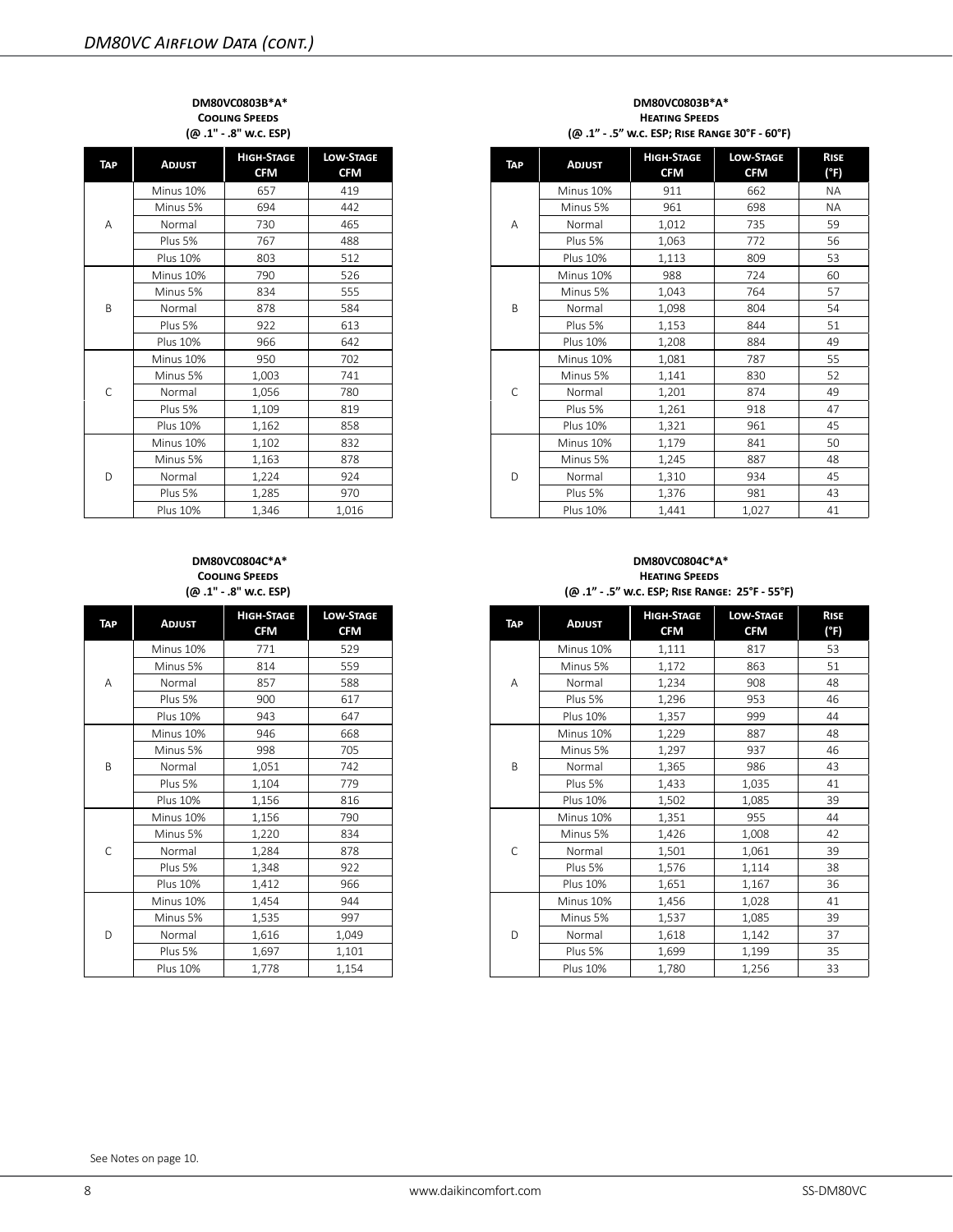#### **DM80VC0805C\*A\* Cooling Speeds (@ .1" - .8" w.c. ESP)**

| <b>TAP</b> | <b>ADJUST</b>   | <b>HIGH-STAGE</b><br><b>CFM</b> | <b>LOW-STAGE</b><br><b>CFM</b> |
|------------|-----------------|---------------------------------|--------------------------------|
|            | Minus 10%       | 720                             | 468                            |
|            | Minus 5%        | 760                             | 494                            |
| A          | Normal          | 800                             | 520                            |
|            | Plus 5%         | 840                             | 546                            |
|            | <b>Plus 10%</b> | 880                             | 572                            |
|            | Minus 10%       | 990                             | 644                            |
|            | Minus 5%        | 1,045                           | 679                            |
| B          | Normal          | 1,100                           | 715                            |
|            | Plus 5%         | 1,155                           | 751                            |
|            | <b>Plus 10%</b> | 1,210                           | 787                            |
|            | Minus 10%       | 1,260                           | 819                            |
|            | Minus 5%        | 1,330                           | 865                            |
| C          | Normal          | 1,400                           | 910                            |
|            | Plus 5%         | 1,470                           | 956                            |
|            | <b>Plus 10%</b> | 1,540                           | 1,001                          |
|            | Minus 10%       | 1,620                           | 1,053                          |
|            | Minus 5%        | 1,710                           | 1,112                          |
| D          | Normal          | 1,800                           | 1,170                          |
|            | Plus 5%         | 1,890                           | 1,229                          |
|            | <b>Plus 10%</b> | 1,980                           | 1,287                          |

#### **DM80VC0805D\*A\* Cooling Speeds (@ .1" - .8" w.c. ESP)**

| <b>TAP</b> | <b>ADJUST</b>   | <b>HIGH-STAGE</b><br><b>CFM</b> | <b>LOW-STAGE</b><br><b>CFM</b> |
|------------|-----------------|---------------------------------|--------------------------------|
|            | Minus 10%       | 747                             | 524                            |
|            | Minus 5%        | 789                             | 553                            |
| A          | Normal          | 830                             | 582                            |
|            | Plus 5%         | 872                             | 611                            |
|            | <b>Plus 10%</b> | 913                             | 640                            |
|            | Minus 10%       | 1,025                           | 707                            |
|            | Minus 5%        | 1,082                           | 747                            |
| B          | Normal          | 1,139                           | 786                            |
|            | Plus 5%         | 1,196                           | 825                            |
|            | Plus 10%        | 1,253                           | 865                            |
|            | Minus 10%       | 1,405                           | 942                            |
|            | Minus 5%        | 1,483                           | 995                            |
| C          | Normal          | 1,561                           | 1,047                          |
|            | Plus 5%         | 1,639                           | 1,099                          |
|            | Plus 10%        | 1,717                           | 1,152                          |
|            | Minus 10%       | 1,769                           | 1,193                          |
|            | Minus 5%        | 1,868                           | 1,260                          |
| D          | Normal          | 1,966                           | 1,326                          |
|            | Plus 5%         | 2,064                           | 1,392                          |
|            | <b>Plus 10%</b> | 2,163                           | 1,459                          |

#### **DM80VC0805C\*A\* Heating Speeds (@ .1" - .5" w.c. ESP; Rise Range: 20° - 50°F)**

| <b>ADJUST</b>   | <b>HIGH-STAGE</b><br><b>CFM</b> | <b>LOW-STAGE</b><br><b>CFM</b> | <b>TAP</b>   | <b>ADJUST</b>   | <b>HIGH-STAGE</b><br><b>CFM</b> | <b>LOW-STAGE</b><br><b>CFM</b> |  |
|-----------------|---------------------------------|--------------------------------|--------------|-----------------|---------------------------------|--------------------------------|--|
| Minus 10%       | 720                             | 468                            |              | Minus 10%       | 1,350                           | 945                            |  |
| Minus 5%        | 760                             | 494                            |              | Minus 5%        | 1,425                           | 998                            |  |
| Normal          | 800                             | 520                            | A            | Normal          | 1.500                           | 1.050                          |  |
| Plus 5%         | 840                             | 546                            |              | Plus 5%         | 1,575                           | 1,103                          |  |
| <b>Plus 10%</b> | 880                             | 572                            |              | <b>Plus 10%</b> | 1,650                           | 1,155                          |  |
| Minus 10%       | 990                             | 644                            |              | Minus 10%       | 1,440                           | 1,008                          |  |
| Minus 5%        | 1,045                           | 679                            |              | Minus 5%        | 1,520                           | 1,064                          |  |
| Normal          | 1,100                           | 715                            | B            | Normal          | 1,600                           | 1,120                          |  |
| Plus 5%         | 1,155                           | 751                            |              | Plus 5%         | 1,680                           | 1,176                          |  |
| <b>Plus 10%</b> | 1,210                           | 787                            |              | <b>Plus 10%</b> | 1,760                           | 1,232                          |  |
| Minus 10%       | 1,260                           | 819                            |              | Minus 10%       | 1,530                           | 1,071                          |  |
| Minus 5%        | 1,330                           | 865                            |              | Minus 5%        | 1,615                           | 1,131                          |  |
| Normal          | 1,400                           | 910                            | C            | Normal          | 1,700                           | 1,190                          |  |
| Plus 5%         | 1,470                           | 956                            |              | Plus 5%         | 1,785                           | 1,250                          |  |
| <b>Plus 10%</b> | 1,540                           | 1,001                          |              | <b>Plus 10%</b> | 1,870                           | 1,309                          |  |
| Minus 10%       | 1,620                           | 1,053                          |              | Minus 10%       | 1,620                           | 1,134                          |  |
| Minus 5%        | 1,710                           | 1,112                          |              | Minus 5%        | 1,710                           | 1,197                          |  |
| Normal          | 1.800                           | 1.170                          | $\mathsf{D}$ | Normal          | 1.800                           | 1,260                          |  |
| Plus 5%         | 1,890                           | 1,229                          |              | Plus 5%         | 1,890                           | 1,323                          |  |
| <b>Plus 10%</b> | 1,980                           | 1,287                          |              | <b>Plus 10%</b> | 1,980                           | 1,386                          |  |

#### **DM80VC0805D\*A\* Heating Speeds (@ .1" - .5" w.c. ESP; Rise Range: 20° - 50°F)**

| <b>ADJUST</b>   | <b>HIGH-STAGE</b><br><b>CFM</b> | <b>LOW-STAGE</b><br><b>CFM</b> | <b>TAP</b>   | <b>ADJUST</b>   | <b>HIGH-STAGE</b><br><b>CFM</b> | <b>LOW-STAGE</b><br><b>CFM</b> |  |
|-----------------|---------------------------------|--------------------------------|--------------|-----------------|---------------------------------|--------------------------------|--|
| Minus 10%       | 747                             | 524                            |              | Minus 10%       | 1,798                           | 1,247                          |  |
| Minus 5%        | 789                             | 553                            |              | Minus 5%        | 1,898                           | 1,317                          |  |
| Normal          | 830                             | 582                            | Α            | Normal          | 1,998                           | 1,386                          |  |
| Plus 5%         | 872                             | 611                            |              | Plus 5%         | 2,098                           | 1,455                          |  |
| <b>Plus 10%</b> | 913                             | 640                            |              | <b>Plus 10%</b> | 2,198                           | 1,525                          |  |
| Minus 10%       | 1,025                           | 707                            |              | Minus 10%       | 1,806                           | 1,265                          |  |
| Minus 5%        | 1,082                           | 747                            |              | Minus 5%        | 1,907                           | 1,335                          |  |
| Normal          | 1,139                           | 786                            | B            | Normal          | 2,007                           | 1,405                          |  |
| Plus 5%         | 1,196                           | 825                            |              | Plus 5%         | 2,107                           | 1,475                          |  |
| <b>Plus 10%</b> | 1,253                           | 865                            |              | <b>Plus 10%</b> | 2,208                           | 1,546                          |  |
| Minus 10%       | 1,405                           | 942                            |              | Minus 10%       | 1,820                           | 1,274                          |  |
| Minus 5%        | 1,483                           | 995                            |              | Minus 5%        | 1,921                           | 1,344                          |  |
| Normal          | 1,561                           | 1,047                          | $\mathsf{C}$ | Normal          | 2,022                           | 1,415                          |  |
| Plus 5%         | 1,639                           | 1,099                          |              | Plus 5%         | 2,123                           | 1,486                          |  |
| <b>Plus 10%</b> | 1,717                           | 1,152                          |              | <b>Plus 10%</b> | 2,224                           | 1,557                          |  |
| Minus 10%       | 1,769                           | 1,193                          |              | Minus 10%       | 1,842                           | 1,292                          |  |
| Minus 5%        | 1,868                           | 1,260                          |              | Minus 5%        | 1,945                           | 1,363                          |  |
| Normal          | 1,966                           | 1,326                          | D            | Normal          | 2,047                           | 1,435                          |  |
| Plus 5%         | 2,064                           | 1,392                          |              | Plus 5%         | 2,149                           | 1,507                          |  |
| <b>Plus 10%</b> | 2,163                           | 1,459                          |              | <b>Plus 10%</b> | 2,252                           | 1,579                          |  |

See Notes on page 10.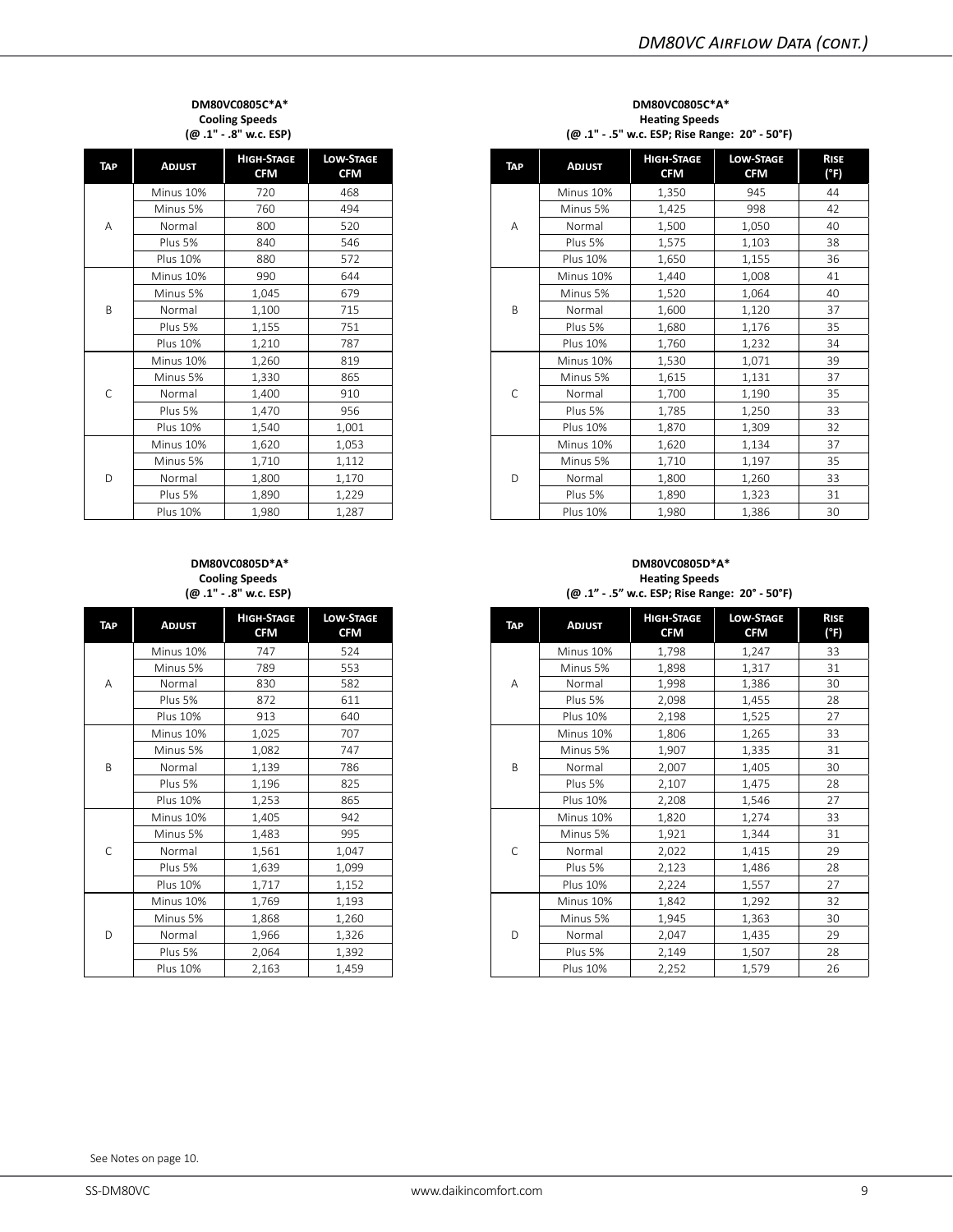#### **DM80VC1005C\*A Cooling Speeds (@ .1" - .8" w.c. ESP)**

| TAP | <b>ADJUST</b>   | <b>HIGH-STAGE</b><br><b>CFM</b> | <b>LOW-STAGE</b><br><b>CFM</b> |
|-----|-----------------|---------------------------------|--------------------------------|
|     | Minus 10%       | 720                             | 468                            |
|     | Minus 5%        | 760                             | 494                            |
| A   | Normal          | 800                             | 520                            |
|     | Plus 5%         | 840                             | 546                            |
|     | <b>Plus 10%</b> | 880                             | 572                            |
|     | Minus 10%       | 990                             | 644                            |
|     | Minus 5%        | 1,045                           | 679                            |
| B   | Normal          | 1,100                           | 715                            |
|     | Plus 5%         | 1,155                           | 751                            |
|     | <b>Plus 10%</b> | 1,210                           | 787                            |
|     | Minus 10%       | 1,260                           | 819                            |
|     | Minus 5%        | 1,330                           | 865                            |
| C   | Normal          | 1,400                           | 910                            |
|     | Plus 5%         | 1,470                           | 956                            |
|     | <b>Plus 10%</b> | 1,540                           | 1,001                          |
|     | Minus 10%       | 1,620                           | 1,053                          |
|     | Minus 5%        | 1,710                           | 1,112                          |
| D   | Normal          | 1,800                           | 1,170                          |
|     | Plus 5%         | 1,890                           | 1,229                          |
|     | Plus 10%        | 1,980                           | 1,287                          |

| <b>ADJUST</b>   | <b>HIGH-STAGE</b><br><b>CFM</b> | <b>LOW-STAGE</b><br><b>CFM</b> | <b>TAP</b> | <b>ADJUST</b>   | <b>HIGH-STAGE</b><br><b>CFM</b> | <b>LOW-STAGE</b><br><b>CFM</b> | <b>RISE</b><br>(°F) |
|-----------------|---------------------------------|--------------------------------|------------|-----------------|---------------------------------|--------------------------------|---------------------|
| Minus 10%       | 720                             | 468                            |            | Minus 10%       | 1,553                           | 1,089                          | 48                  |
| Minus 5%        | 760                             | 494                            |            | Minus 5%        | 1,639                           | 1,150                          | 45                  |
| Normal          | 800                             | 520                            | Α          | Normal          | 1,725                           | 1,210                          | 43                  |
| Plus 5%         | 840                             | 546                            |            | Plus 5%         | 1,811                           | 1,271                          | 41                  |
| <b>Plus 10%</b> | 880                             | 572                            |            | <b>Plus 10%</b> | 1,898                           | 1,331                          | 39                  |
| Minus 10%       | 990                             | 644                            |            | Minus 10%       | 1,575                           | 1,103                          | 47                  |
| Minus 5%        | 1,045                           | 679                            |            | Minus 5%        | 1,663                           | 1,164                          | 45                  |
| Normal          | 1,100                           | 715                            | B          | Normal          | 1,750                           | 1,225                          | 42                  |
| Plus 5%         | 1,155                           | 751                            |            | Plus 5%         | 1,838                           | 1,286                          | 40                  |
| <b>Plus 10%</b> | 1,210                           | 787                            |            | <b>Plus 10%</b> | 1,925                           | 1,348                          | 38                  |
| Minus 10%       | 1,260                           | 819                            |            | Minus 10%       | 1,598                           | 1,121                          | 46                  |
| Minus 5%        | 1,330                           | 865                            |            | Minus 5%        | 1,686                           | 1,183                          | 44                  |
| Normal          | 1,400                           | 910                            | C          | Normal          | 1.775                           | 1,245                          | 42                  |
| Plus 5%         | 1,470                           | 956                            |            | Plus 5%         | 1,864                           | 1,307                          | 40                  |
| <b>Plus 10%</b> | 1,540                           | 1,001                          |            | <b>Plus 10%</b> | 1,953                           | 1,370                          | 38                  |
| Minus 10%       | 1,620                           | 1,053                          |            | Minus 10%       | 1,620                           | 1,134                          | 46                  |
| Minus 5%        | 1,710                           | 1,112                          |            | Minus 5%        | 1,710                           | 1,197                          | 43                  |
| Normal          | 1,800                           | 1,170                          | D          | Normal          | 1,800                           | 1,260                          | 41                  |
| Plus 5%         | 1,890                           | 1,229                          |            | Plus 5%         | 1,890                           | 1,323                          | 39                  |
| <b>Plus 10%</b> | 1,980                           | 1,287                          |            | <b>Plus 10%</b> | 1,980                           | 1,386                          | 37                  |

#### **Notes**

• These charts are for furnaces installed at 0' - 4,500'. At higher altitudes, a properly de-rated unit will have the same temperature rise at a particular CFM, while the ESP at that CFM will be lower.

• The installation must be adjusted to obtain a temperature rise within the range listed on the furnace nameplate.

• Do not operate above .5" w.c. ESP in heating mode.

• Propane gas installations will have a high-stage rise approximately 4°F lower than shown in the tables.

### *Minimum Filter Sizes*

| MODEL#                         | <b>DM80VC0604B*</b>            | DM80VC0805C*                   | DM80VC1005C*                                 |
|--------------------------------|--------------------------------|--------------------------------|----------------------------------------------|
| Filter Size (in <sup>2</sup> ) | $(1)$ 16 x 25 (Side or Bottom) | $(1)$ 16 x 25 (Side or Bottom) | $(2)$ 16 x 25 (Side) or (1) 20 x 25 (Bottom) |

Note: Other size filters of equal or greater surface area may be used; filters may also be centrally located.<br>1 Use 2 - 16 X 25 filters on side returns or 20 X 25 filter on bottom return if furnace is connected to a coolin

# **Heating Speeds (@ .1" - .5" w.c. ESP; Rise Range: 25° - 55°F)**

**DM80VC1005C\*A**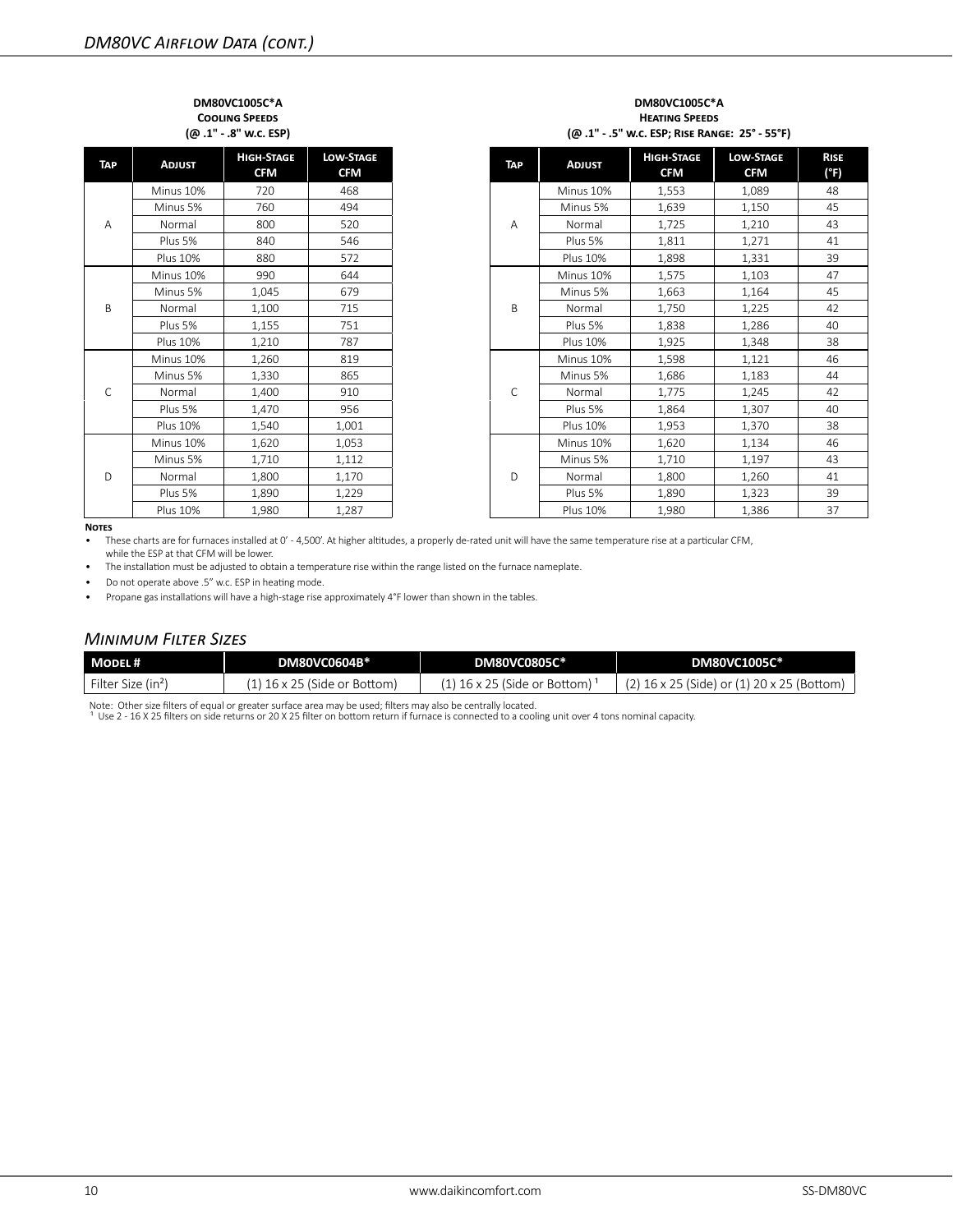#### **DC80VC0603BXA\* Cooling Speeds (@ .1" - .8" w.c. ESP)**

| <b>TAP</b> | <b>ADJUST</b>   | <b>HIGH-STAGE</b><br><b>CFM</b> | <b>LOW-STAGE</b><br><b>CFM</b> |
|------------|-----------------|---------------------------------|--------------------------------|
|            | Minus 10%       | 568                             | 371                            |
|            | Minus 5%        | 599                             | 391                            |
| A          | Normal          | 631                             | 412                            |
|            | Plus 5%         | 663                             | 433                            |
|            | <b>Plus 10%</b> | 694                             | 453                            |
|            | Minus 10%       | 755                             | 513                            |
|            | Minus 5%        | 797                             | 542                            |
| B          | Normal          | 839                             | 570                            |
|            | Plus 5%         | 881                             | 599                            |
|            | <b>Plus 10%</b> | 923                             | 627                            |
|            | Minus 10%       | 945                             | 646                            |
|            | Minus 5%        | 998                             | 682                            |
| Ċ          | Normal          | 1,050                           | 718                            |
|            | Plus 5%         | 1,103                           | 754                            |
|            | <b>Plus 10%</b> | 1,155                           | 790                            |
|            | Minus 10%       | 1,115                           | 758                            |
|            | Minus 5%        | 1,177                           | 800                            |
| D          | Normal          | 1,239                           | 842                            |
|            | Plus 5%         | 1,301                           | 884                            |
|            | <b>Plus 10%</b> | 1,363                           | 926                            |

| (@.1" - .8" w.c. ESP) |                                 |                                | (@ .1" - .5" w.c. ESP; RISE RANGE: 25° - 55°F); NR = NOT RECOMMENDED |             |                 |                                 |                                |                     |
|-----------------------|---------------------------------|--------------------------------|----------------------------------------------------------------------|-------------|-----------------|---------------------------------|--------------------------------|---------------------|
| <b>ADJUST</b>         | <b>HIGH-STAGE</b><br><b>CFM</b> | <b>LOW-STAGE</b><br><b>CFM</b> |                                                                      | <b>TAP</b>  | <b>ADJUST</b>   | <b>HIGH-STAGE</b><br><b>CFM</b> | <b>LOW-STAGE</b><br><b>CFM</b> | <b>RISE</b><br>(°F) |
| Minus 10%             | 568                             | 371                            |                                                                      |             | Minus 10%       | 996                             | 706                            | 45                  |
| Minus 5%              | 599                             | 391                            |                                                                      |             | Minus 5%        | 1,052                           | 745                            | 42                  |
| Normal                | 631                             | 412                            |                                                                      | А           | Normal          | 1,107                           | 784                            | 40                  |
| Plus 5%               | 663                             | 433                            |                                                                      |             | Plus 5%         | 1,162                           | 823                            | 38                  |
| <b>Plus 10%</b>       | 694                             | 453                            |                                                                      |             | <b>Plus 10%</b> | 1,218                           | 862                            | 36                  |
| Minus 10%             | 755                             | 513                            |                                                                      |             | Minus 10%       | 1,078                           | 766                            | 41                  |
| Minus 5%              | 797                             | 542                            |                                                                      |             | Minus 5%        | 1,138                           | 808                            | 39                  |
| Normal                | 839                             | 570                            | B                                                                    | Normal      | 1,198           | 851                             | 37                             |                     |
| Plus 5%               | 881                             | 599                            |                                                                      | Plus 5%     | 1,258           | 894                             | 35                             |                     |
| <b>Plus 10%</b>       | 923                             | 627                            |                                                                      |             | <b>Plus 10%</b> | 1,318                           | 936                            | 34                  |
| Minus 10%             | 945                             | 646                            |                                                                      |             | Minus 10%       | 1,184                           | 830                            | 38                  |
| Minus 5%              | 998                             | 682                            |                                                                      |             | Minus 5%        | 1,250                           | 876                            | 36                  |
| Normal                | 1,050                           | 718                            |                                                                      | $\mathsf C$ | Normal          | 1,316                           | 922                            | 34                  |
| Plus 5%               | 1,103                           | 754                            |                                                                      |             | Plus 5%         | 1,382                           | 968                            | 32                  |
| <b>Plus 10%</b>       | 1,155                           | 790                            |                                                                      |             | <b>Plus 10%</b> | 1,448                           | 1,014                          | 31                  |
| Minus 10%             | 1,115                           | 758                            |                                                                      |             | Minus 10%       | 1,266                           | 865                            | 35                  |
| Minus 5%              | 1,177                           | 800                            |                                                                      |             | Minus 5%        | 1,337                           | 913                            | 33                  |
| Normal                | 1,239                           | 842                            |                                                                      | D           | Normal          | 1,407                           | 961                            | 32                  |
| Plus 5%               | 1,301                           | 884                            |                                                                      |             | Plus 5%         | 1,477                           | 1,009                          | 30                  |
| <b>Plus 10%</b>       | 1.363                           | 926                            |                                                                      |             | <b>Plus 10%</b> | 1.548                           | 1,057                          | 29                  |

**DC80VC0603BXA\* Heating Speeds**

#### **DC80VC0803BXA\* Cooling Speeds (@ .1" - .8" w.c. ESP)**

| TAP | <b>ADJUST</b>   | <b>HIGH-STAGE</b><br><b>CFM</b> | <b>LOW-STAGE</b><br><b>CFM</b> |  |
|-----|-----------------|---------------------------------|--------------------------------|--|
|     | Minus 10%       | 579                             | 381                            |  |
|     | Minus 5%        | 611                             | 402                            |  |
| Α   | Normal          | 643                             | 423                            |  |
|     | Plus 5%         | 675                             | 444                            |  |
|     | <b>Plus 10%</b> | 707                             | 465                            |  |
|     | Minus 10%       | 704                             | 524                            |  |
|     | Minus 5%        | 743                             | 553                            |  |
| B   | Normal          | 782                             | 582                            |  |
|     | Plus 5%         | 821                             | 611                            |  |
|     | <b>Plus 10%</b> | 860                             | 640                            |  |
| C   | Minus 10%       | 884                             | 621                            |  |
|     | Minus 5%        | 928                             | 656                            |  |
|     | Normal          | 982                             | 690                            |  |
|     | Plus 5%         | 1,031                           | 725                            |  |
|     | <b>Plus 10%</b> | 1,080                           | 759                            |  |
|     | Minus 10%       | 1,080                           | 722                            |  |
| D   | Minus 5%        | 1,140                           | 762                            |  |
|     | Normal          | 1,200                           | 802                            |  |
|     | Plus 5%         | 1,260                           | 842                            |  |
|     | <b>Plus 10%</b> | 1,320                           | 882                            |  |

#### **DC80VC0803BXA\* Heating Speeds**

| ן שכז. א. ס. נו. שו |                                 |                                |  |             | W.C. ESP; KISE KANGE: 30 - 60 F; INK = NOT KECOMINIENDED (بالله ) |                                 |                                |                     |
|---------------------|---------------------------------|--------------------------------|--|-------------|-------------------------------------------------------------------|---------------------------------|--------------------------------|---------------------|
| <b>ADJUST</b>       | <b>HIGH-STAGE</b><br><b>CFM</b> | <b>LOW-STAGE</b><br><b>CFM</b> |  | <b>TAP</b>  | <b>ADJUST</b>                                                     | <b>HIGH-STAGE</b><br><b>CFM</b> | <b>LOW-STAGE</b><br><b>CFM</b> | <b>RISE</b><br>(°F) |
| Minus 10%           | 579                             | 381                            |  |             | Minus 10%                                                         | 843                             | 621                            | <b>NR</b>           |
| Minus 5%            | 611                             | 402                            |  |             | Minus 5%                                                          | 890                             | 656                            | <b>NR</b>           |
| Normal              | 643                             | 423                            |  | А           | Normal                                                            | 937                             | 690                            | <b>NR</b>           |
| Plus 5%             | 675                             | 444                            |  |             | Plus 5%                                                           | 984                             | 725                            | 60                  |
| <b>Plus 10%</b>     | 707                             | 465                            |  |             | <b>Plus 10%</b>                                                   | 1,031                           | 759                            | 57                  |
| Minus 10%           | 704                             | 524                            |  |             | Minus 10%                                                         | 940                             | 669                            | <b>NR</b>           |
| Minus 5%            | 743                             | 553                            |  |             | Minus 5%                                                          | 993                             | 706                            | 60                  |
| Normal              | 782                             | 582                            |  | B           | Normal                                                            | 1,045                           | 743                            | 57                  |
| Plus 5%             | 821                             | 611                            |  |             | Plus 5%                                                           | 1,097                           | 780                            | 54                  |
| <b>Plus 10%</b>     | 860                             | 640                            |  |             | <b>Plus 10%</b>                                                   | 1,149                           | 817                            | 52                  |
| Minus 10%           | 884                             | 621                            |  |             | Minus 10%                                                         | 1,039                           | 726                            | 57                  |
| Minus 5%            | 928                             | 656                            |  | $\mathsf C$ | Minus 5%                                                          | 1,097                           | 767                            | 54                  |
| Normal              | 982                             | 690                            |  |             | Normal                                                            | 1,155                           | 807                            | 51                  |
| Plus 5%             | 1,031                           | 725                            |  |             | Plus 5%                                                           | 1,213                           | 847                            | 49                  |
| <b>Plus 10%</b>     | 1,080                           | 759                            |  |             | <b>Plus 10%</b>                                                   | 1,270                           | 888                            | 47                  |
| Minus 10%           | 1,080                           | 722                            |  |             | Minus 10%                                                         | 1,127                           | 783                            | 53                  |
| Minus 5%            | 1,140                           | 762                            |  |             | Minus 5%                                                          | 1,191                           | 827                            | 50                  |
| Normal              | 1,200                           | 802                            |  | D           | Normal                                                            | 1,254                           | 870                            | 47                  |
| Plus 5%             | 1,260                           | 842                            |  |             | Plus 5%                                                           | 1,317                           | 914                            | 45                  |
| <b>Plus 10%</b>     | 1,320                           | 882                            |  |             | <b>Plus 10%</b>                                                   | 1,379                           | 957                            | 43                  |

# **(@ .1" - .5" w.c. ESP; Rise Range: 30° - 60°F;) NR = Not Recommended**

See Notes on page 12.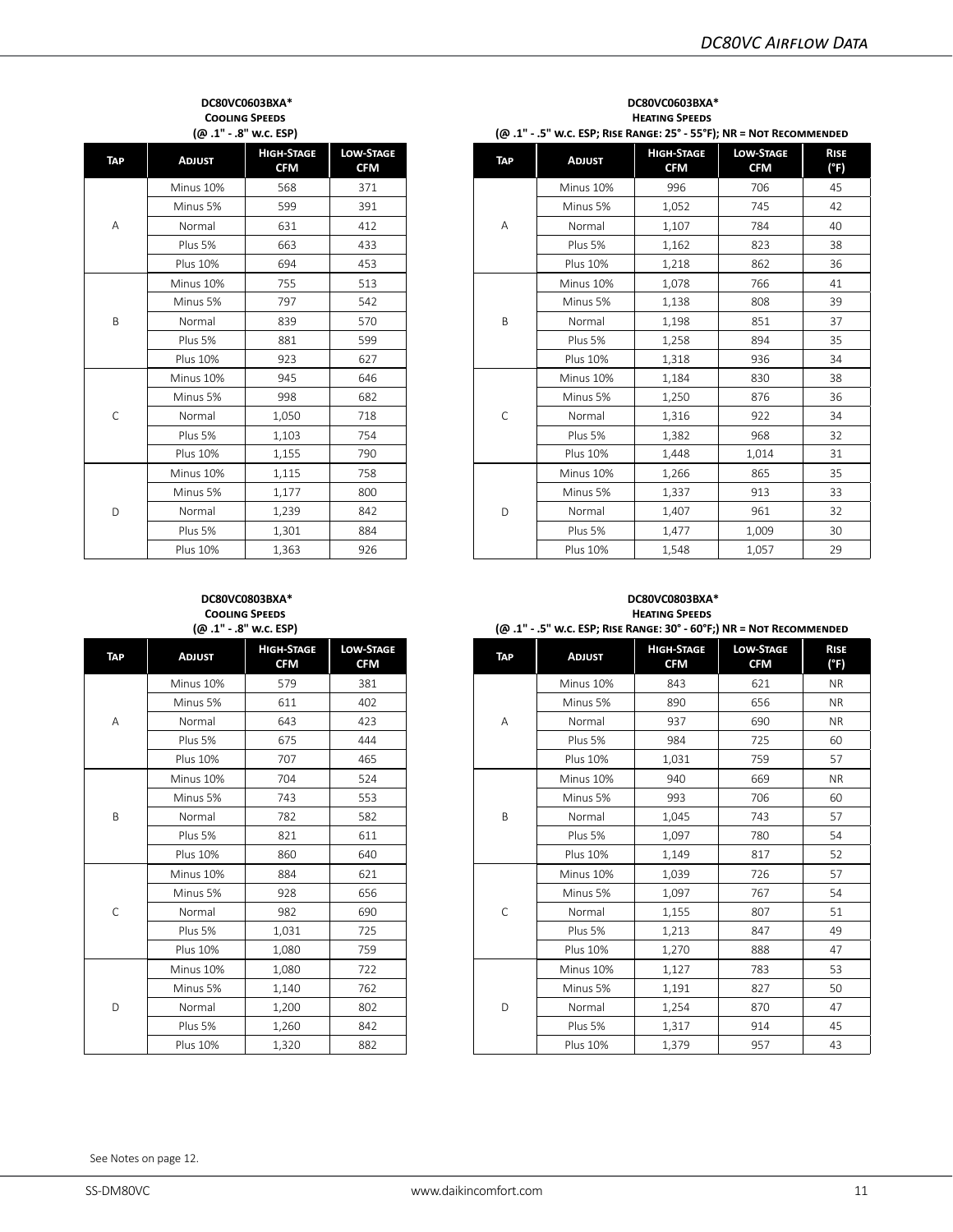#### **DC80VC0805CXA\* Cooling Speeds (@ .1" - .8" w.c. ESP)**

| TAP    | <b>ADJUST</b>   | <b>HIGH-STAGE</b><br><b>CFM</b> | <b>LOW-STAGE</b><br><b>CFM</b> |
|--------|-----------------|---------------------------------|--------------------------------|
|        | Minus 10%       | 735                             | 479                            |
|        | Minus 5%        | 776                             | 505                            |
| A      | Normal          | 817                             | 532                            |
|        | Plus 5%         | 858                             | 559                            |
|        | Plus 10%        | 899                             | 585                            |
|        | Minus 10%       | 1,011                           | 659                            |
|        | Minus 5%        | 1,067                           | 695                            |
| B<br>C | Normal          | 1,123                           | 732                            |
|        | Plus 5%         | 1,179                           | 769                            |
|        | Plus 10%        | 1,235                           | 805                            |
|        | Minus 10%       | 1,301                           | 848                            |
|        | Minus 5%        | 1,373                           | 895                            |
|        | Normal          | 1,445                           | 942                            |
|        | Plus 5%         | 1,517                           | 989                            |
|        | Plus 10%        | 1,590                           | 1,036                          |
|        | Minus 10%       | 1,675                           | 1,077                          |
| D      | Minus 5%        | 1,768                           | 1,137                          |
|        | Normal          | 1,861                           | 1,197                          |
|        | Plus 5%         | 1,954                           | 1,257                          |
|        | <b>Plus 10%</b> | 2,047                           | 1,317                          |

#### **DC80VC1005CXA\* Cooling Speeds (@ .1" - .8" w.c. ESP)**

| TAP | <b>ADJUST</b>   | <b>HIGH-STAGE</b><br><b>CFM</b> | <b>LOW-STAGE</b><br><b>CFM</b> |
|-----|-----------------|---------------------------------|--------------------------------|
|     | Minus 10%       | 763                             | 500                            |
|     | Minus 5%        | 806                             | 528                            |
| A   | Normal          | 848                             | 556                            |
|     | Plus 5%         | 890                             | 584                            |
|     | <b>Plus 10%</b> | 933                             | 612                            |
|     | Minus 10%       | 1,059                           | 754                            |
|     | Minus 5%        | 1,118                           | 796                            |
| B   | Normal          | 1,177                           | 838                            |
|     | Plus 5%         | 1,236                           | 880                            |
|     | Plus 10%        | 1,295                           | 922                            |
|     | Minus 10%       | 1,332                           | 928                            |
| C   | Minus 5%        | 1,406                           | 979                            |
|     | Normal          | 1,480                           | 1,031                          |
|     | Plus 5%         | 1,554                           | 1,083                          |
|     | <b>Plus 10%</b> | 1,628                           | 1,134                          |
|     | Minus 10%       | 1,693                           | 1,169                          |
| D   | Minus 5%        | 1,787                           | 1,234                          |
|     | Normal          | 1,881                           | 1,299                          |
|     | Plus 5%         | 1,975                           | 1,364                          |
|     | <b>Plus 10%</b> | 2,069                           | 1.429                          |

## **DC80VC0805CXA\* Heating Speeds**

**(@ .1" - .5" w.c. ESP; Rise Range: 30° - 60°F; NR = Not Recommended)**

| <b>ADJUST</b>   | <b>HIGH-STAGE</b><br><b>CFM</b> | <b>LOW-STAGE</b><br><b>CFM</b> |  | TAP | <b>ADJUST</b>   | <b>HIGH-STAGE</b><br><b>CFM</b> | <b>LOW-STAGE</b><br><b>CFM</b> | <b>RISE</b><br>(°F) |
|-----------------|---------------------------------|--------------------------------|--|-----|-----------------|---------------------------------|--------------------------------|---------------------|
| Minus 10%       | 735                             | 479                            |  |     | Minus 10%       | 1,261                           | 878                            | 47                  |
| Minus 5%        | 776                             | 505                            |  |     | Minus 5%        | 1,331                           | 927                            | 45                  |
| Normal          | 817                             | 532                            |  | A   | Normal          | 1.401                           | 976                            | 42                  |
| Plus 5%         | 858                             | 559                            |  |     | Plus 5%         | 1,471                           | 1,025                          | 40                  |
| <b>Plus 10%</b> | 899                             | 585                            |  |     | <b>Plus 10%</b> | 1,541                           | 1,074                          | 38                  |
| Minus 10%       | 1,011                           | 659                            |  |     | Minus 10%       | 1,346                           | 943                            | 44                  |
| Minus 5%        | 1,067                           | 695                            |  |     | Minus 5%        | 1,420                           | 996                            | 42                  |
| Normal          | 1,123                           | 732                            |  | B   | Normal          | 1,495                           | 1.048                          | 40                  |
| Plus 5%         | 1,179                           | 769                            |  |     | Plus 5%         | 1,570                           | 1,100                          | 38                  |
| <b>Plus 10%</b> | 1,235                           | 805                            |  |     | Plus 10%        | 1,645                           | 1,153                          | 36                  |
| Minus 10%       | 1,301                           | 848                            |  |     | Minus 10%       | 1,421                           | 1,009                          | 42                  |
| Minus 5%        | 1.373                           | 895                            |  |     | Minus 5%        | 1.500                           | 1,065                          | 40                  |
| Normal          | 1,445                           | 942                            |  | C   | Normal          | 1,579                           | 1,121                          | 38                  |
| Plus 5%         | 1.517                           | 989                            |  |     | Plus 5%         | 1,658                           | 1,177                          | 36                  |
| <b>Plus 10%</b> | 1,590                           | 1,036                          |  |     | <b>Plus 10%</b> | 1,737                           | 1,233                          | 34                  |
| Minus 10%       | 1,675                           | 1,077                          |  |     | Minus 10%       | 1,516                           | 1,073                          | 39                  |
| Minus 5%        | 1,768                           | 1,137                          |  |     | Minus 5%        | 1.600                           | 1,132                          | 37                  |
| Normal          | 1.861                           | 1,197                          |  | D   | Normal          | 1.684                           | 1,192                          | 35                  |
| Plus 5%         | 1,954                           | 1,257                          |  |     | Plus 5%         | 1,768                           | 1,252                          | 34                  |
| <b>Plus 10%</b> | 2,047                           | 1,317                          |  |     | <b>Plus 10%</b> | 1,852                           | 1,311                          | 32                  |

#### **DC80VC1005CXA\* Heating Speeds (@ .1" - .5" w.c. ESP; (Rise Range: 20° - 50°F)**

| <b>ADJUST</b>   | <b>HIGH-STAGE</b><br><b>CFM</b> | <b>LOW-STAGE</b><br><b>CFM</b> |  | TAP          | <b>ADJUST</b>   | <b>HIGH-STAGE</b><br><b>CFM</b> | <b>LOW-STAGE</b><br><b>CFM</b> | <b>RISE</b><br>(°F) |
|-----------------|---------------------------------|--------------------------------|--|--------------|-----------------|---------------------------------|--------------------------------|---------------------|
| Minus 10%       | 763                             | 500                            |  |              | Minus 10%       | 1,432                           | 1,035                          | <b>NR</b>           |
| Minus 5%        | 806                             | 528                            |  |              | Minus 5%        | 1,511                           | 1,093                          | 49                  |
| Normal          | 848                             | 556                            |  | A            | Normal          | 1,591                           | 1,150                          | 47                  |
| Plus 5%         | 890                             | 584                            |  |              | Plus 5%         | 1,671                           | 1,208                          | 44                  |
| <b>Plus 10%</b> | 933                             | 612                            |  |              | <b>Plus 10%</b> | 1.750                           | 1.265                          | 42                  |
| Minus 10%       | 1.059                           | 754                            |  |              | Minus 10%       | 1,481                           | 1,069                          | 50                  |
| Minus 5%        | 1,118                           | 796                            |  |              | Minus 5%        | 1,564                           | 1,129                          | 47                  |
| Normal          | 1,177                           | 838                            |  | B            | Normal          | 1,646                           | 1,188                          | 45                  |
| Plus 5%         | 1,236                           | 880                            |  | Plus 5%      | 1,728           | 1,247                           | 43                             |                     |
| <b>Plus 10%</b> | 1,295                           | 922                            |  |              | <b>Plus 10%</b> | 1,811                           | 1,307                          | 41                  |
| Minus 10%       | 1,332                           | 928                            |  |              | Minus 10%       | 1,532                           | 1,090                          | 48                  |
| Minus 5%        | 1,406                           | 979                            |  | $\mathsf{C}$ | Minus 5%        | 1,617                           | 1,150                          | 46                  |
| Normal          | 1,480                           | 1,031                          |  |              | Normal          | 1,702                           | 1,211                          | 44                  |
| Plus 5%         | 1,554                           | 1,083                          |  |              | Plus 5%         | 1,787                           | 1,272                          | 41                  |
| <b>Plus 10%</b> | 1,628                           | 1,134                          |  |              | <b>Plus 10%</b> | 1,872                           | 1,332                          | 40                  |
| Minus 10%       | 1,693                           | 1,169                          |  |              | Minus 10%       | 1,611                           | 1,156                          | 46                  |
| Minus 5%        | 1,787                           | 1,234                          |  | Minus 5%     | 1,701           | 1,220                           | 44                             |                     |
| Normal          | 1,881                           | 1,299                          |  | D            | Normal          | 1,790                           | 1,284                          | 41                  |
| Plus 5%         | 1,975                           | 1,364                          |  |              | Plus 5%         | 1,880                           | 1,348                          | 39                  |
| <b>Plus 10%</b> | 2,069                           | 1,429                          |  |              | <b>Plus 10%</b> | 1,969                           | 1,412                          | 38                  |

**Notes:**

• These charts are for furnaces installed at 0'- 4,500'. At higher altitudes, a properly de-rated unit will have the same temperature rise at a particular CFM, while the ESP at that CFM will be lower.

• The installation must be adjusted to obtain a temperature rise within the range listed on the furnace nameplate.

• In all cases, accessibility clearance must take precedence over clearances from the enclosure

where accessibility clearances are greater.

• Do not operate above .5" w.c. ESP in heating mode.

• Propane gas installations will have a high-stage rise approximately 4° lower than shown in the tables.

# *Continuous Fan Speeds*

| <b>MODEL</b>   | <b>FURNACE</b><br><b>MAXIMUM CFM</b> | <b>CONTINUOUS</b><br>FAN SPEED <sup>1,2</sup> |
|----------------|--------------------------------------|-----------------------------------------------|
| DC80VC0603BXA* | 1,760                                | 530                                           |
| DC80VC0803BXA* | 1,760                                | 530                                           |
| DC80VC0805CXA* | 2,000                                | 600                                           |
| DC80VC1005CXA* | 2,000                                | 600                                           |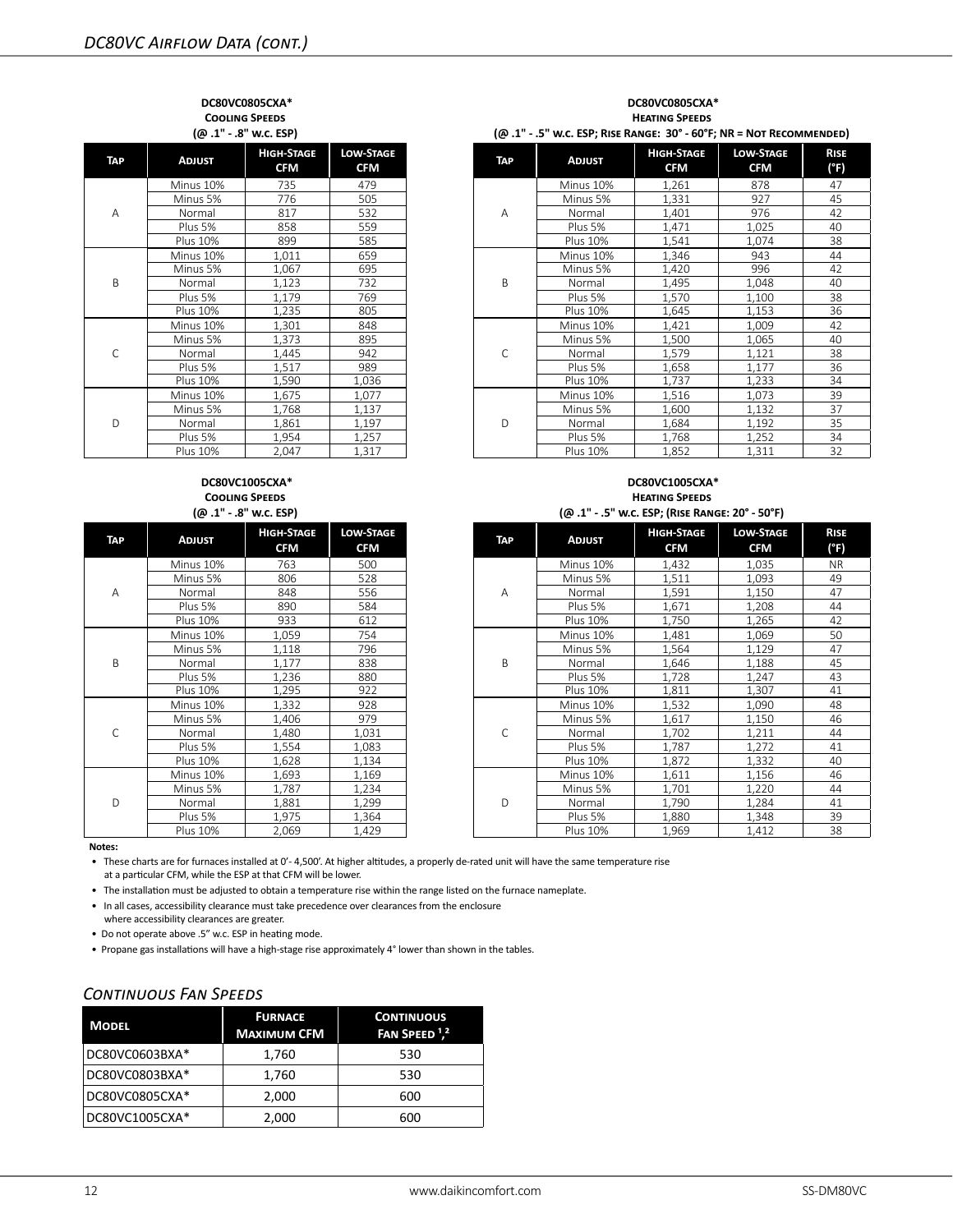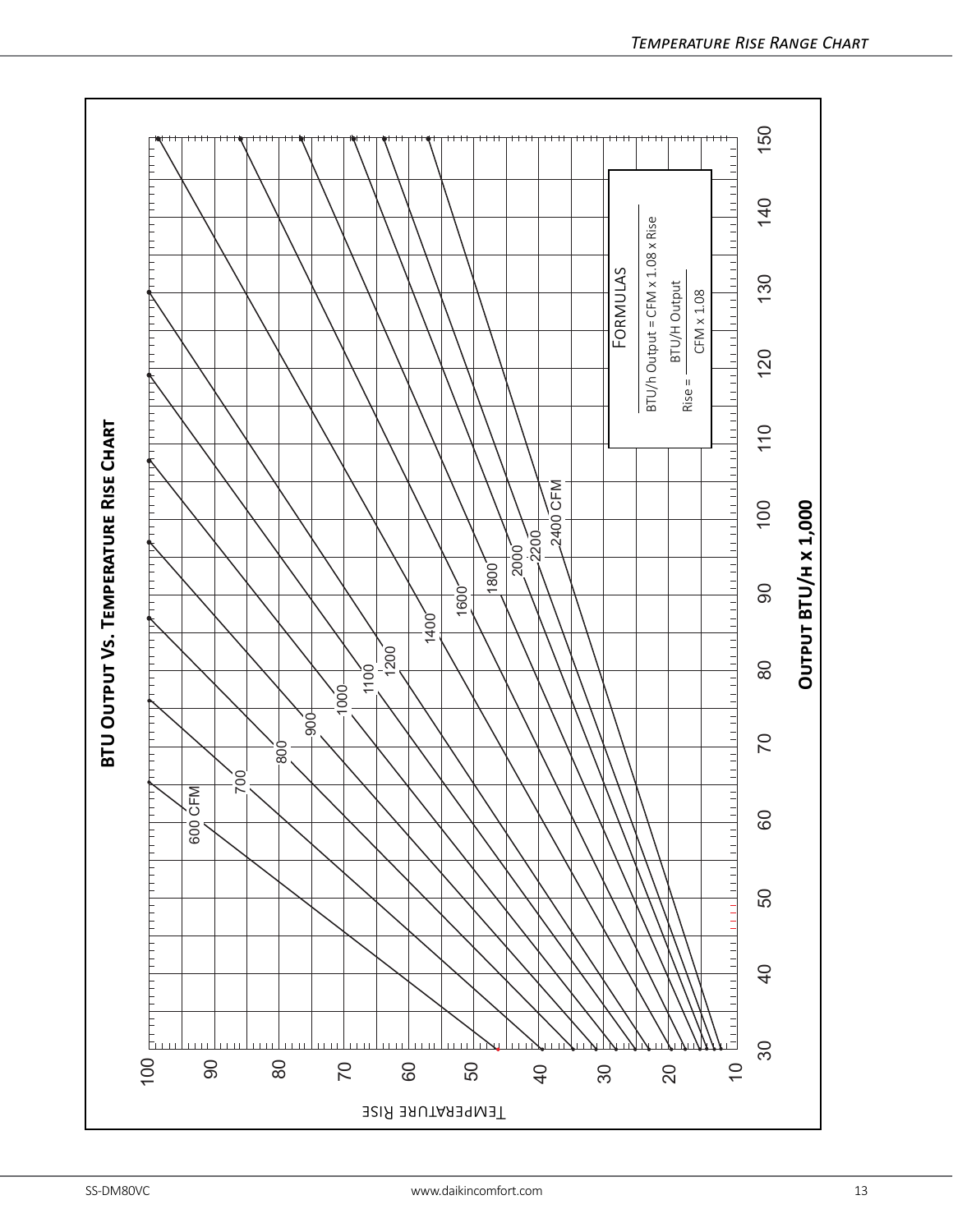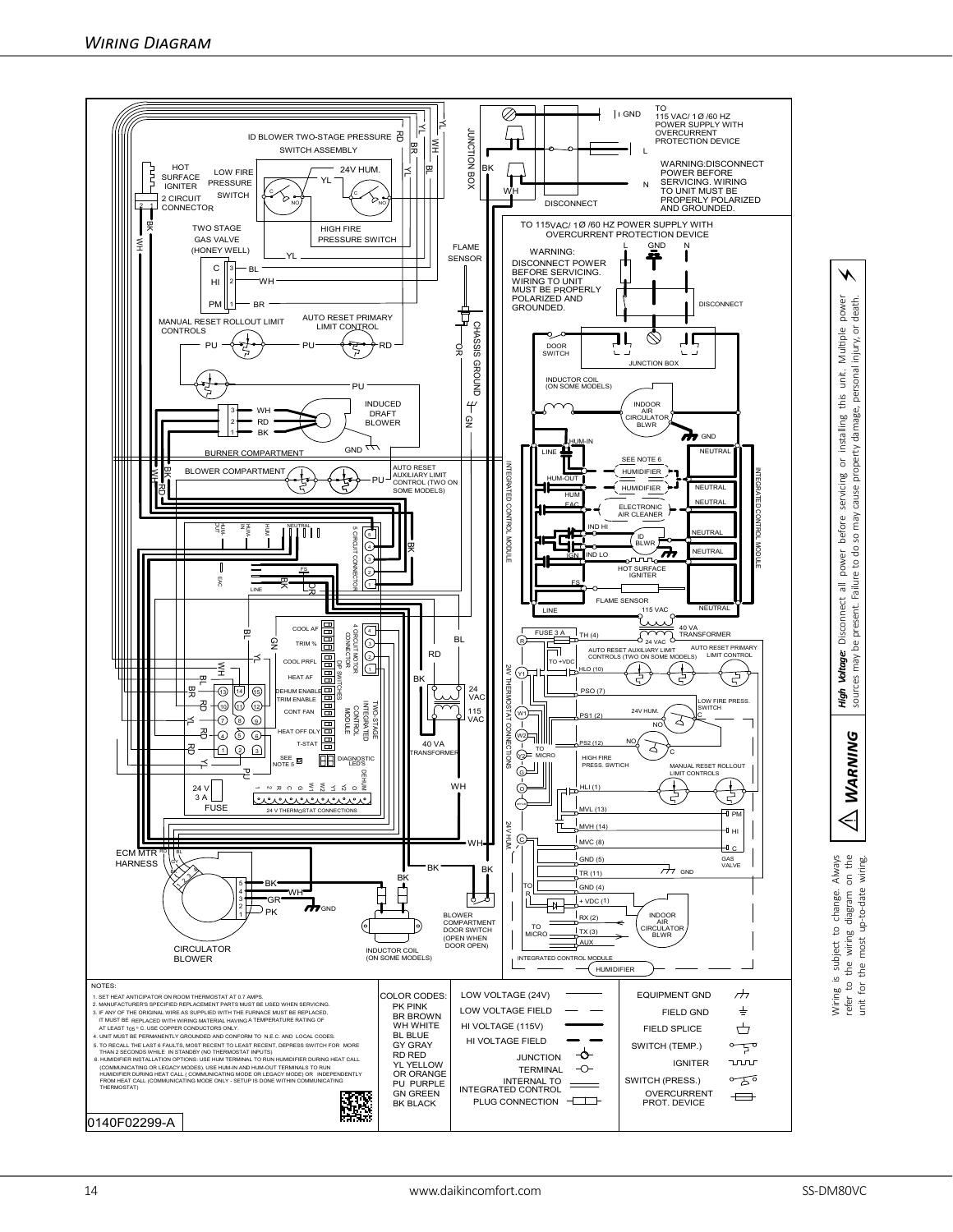| <b>MODEL</b>                                                 | <b>DESCRIPTION</b>                                                                     |
|--------------------------------------------------------------|----------------------------------------------------------------------------------------|
| AM11-1425-FA<br>AM11-1625-FB<br>AM11-2025-FC<br>AM11-2525-FD | Deep Pleated Media Air Cleaner                                                         |
| ASAS                                                         | Electronic Air Cleaners (sizes $= -10, -11, -12$ or $-18$ )                            |
| AFE18-60A                                                    | Fossil Fuel Kit (must be used in a dual-fuel application with a compatible thermostat) |
| <b>HA-02</b>                                                 | High Altitude Kit                                                                      |
| LPM-06                                                       | LP Conversion Kit (Springs & Orifice) $1$                                              |

<sup>1</sup> White-Rodgers and Honeywell valves